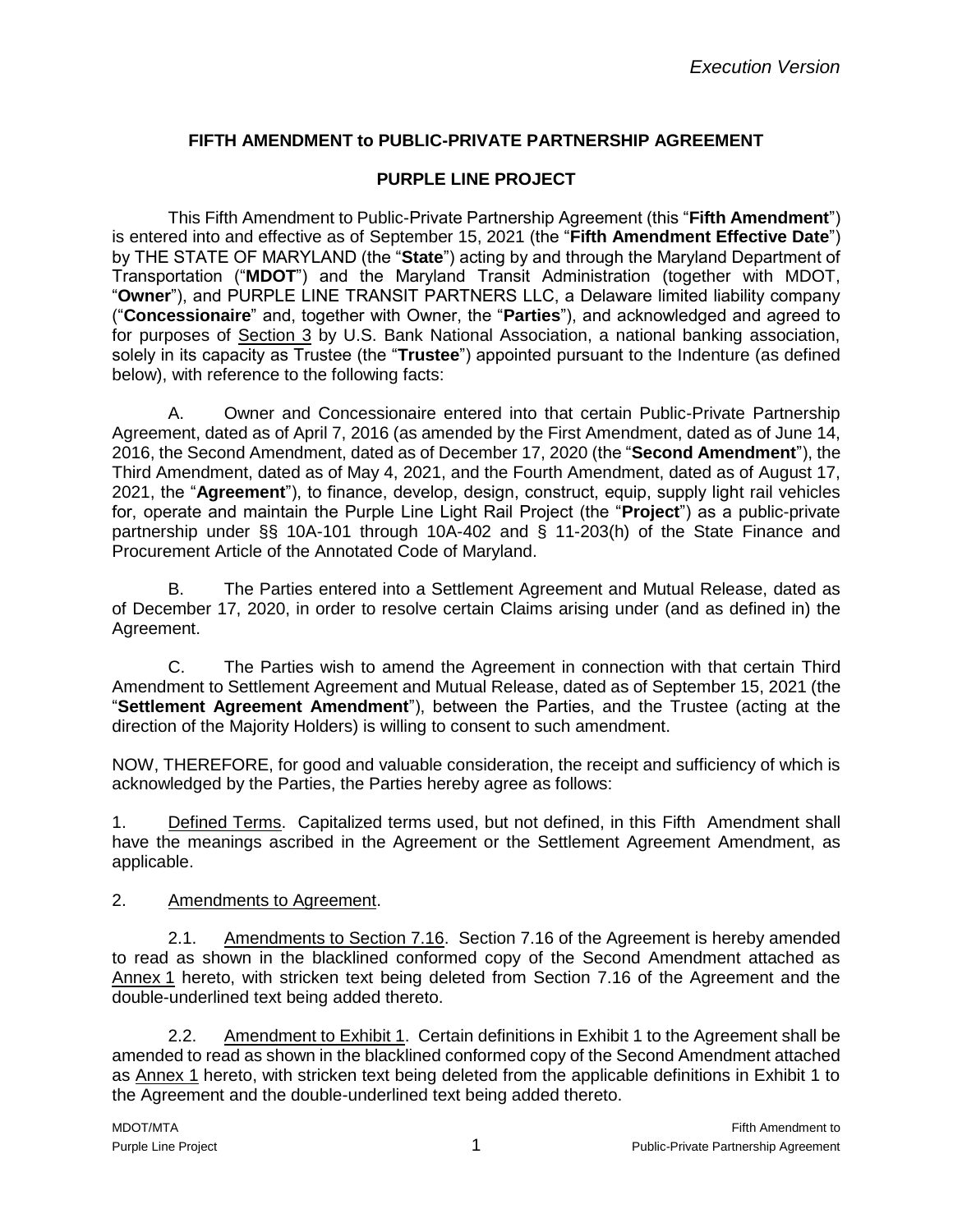#### 2.3. Amendments to Exhibit 13B.

3.3.1 Section 6 of Exhibit 13B to the Agreement is hereby amended to read as shown in the blacklined conformed copy of the Second Amendment attached as Annex 1 hereto, with stricken text being deleted from Section 6 of Exhibit 13B to the Agreement and the double-underlined text being added thereto.

3.3.2 Attachment 2 (entitled "Replacement DB Selection Process") to Exhibit 13B to the Agreement is hereby amended to read as shown in Annex 1 hereto, with stricken text being deleted from Attachment 2 to Exhibit 13B to the Agreement and the doubleunderlined text being added thereto.

3. Consent of Trustee. In accordance with paragraph 38 of the Settlement Agreement and Section 1.6(c) of the Forbearance Agreement, the Trustee (acting at the instruction of the Majority Holders), hereby consents to the amendments set forth in Section 2 above.

4. Effective Date. This Fifth Amendment will be immediately effective as of the Fifth Amendment Effective Date after, and only after, each of the following has occurred: (i) execution and delivery of this Fifth Amendment by the Parties; (ii) receipt of the consent of the Trustee (acting at the direction of the Majority Holders) in accordance with Section 3; and (iii) approval of this Fifth Amendment by the BPW.

5. Effect of Amendment. The Contract Documents, except as amended by this Fifth Amendment, remain in full force and effect in accordance with each of their respective terms.

6. Records. This Fifth Amendment shall be appended to each of the Parties' original, execution version of the Contract Documents and filed in the books and records of each Party.

7. Counterparts. This Fifth Amendment may be executed in one or more counterparts, each of which shall be deemed an original and all of which shall be deemed one and the same Fifth Amendment. Electronic transmission in portable document format of any signed original document or retransmission of any signed electronic transmission in portable document format shall be deemed to have the same legal effect as delivery of any original.

*[remainder of page intentionally left blank – signatures appear on the following page]*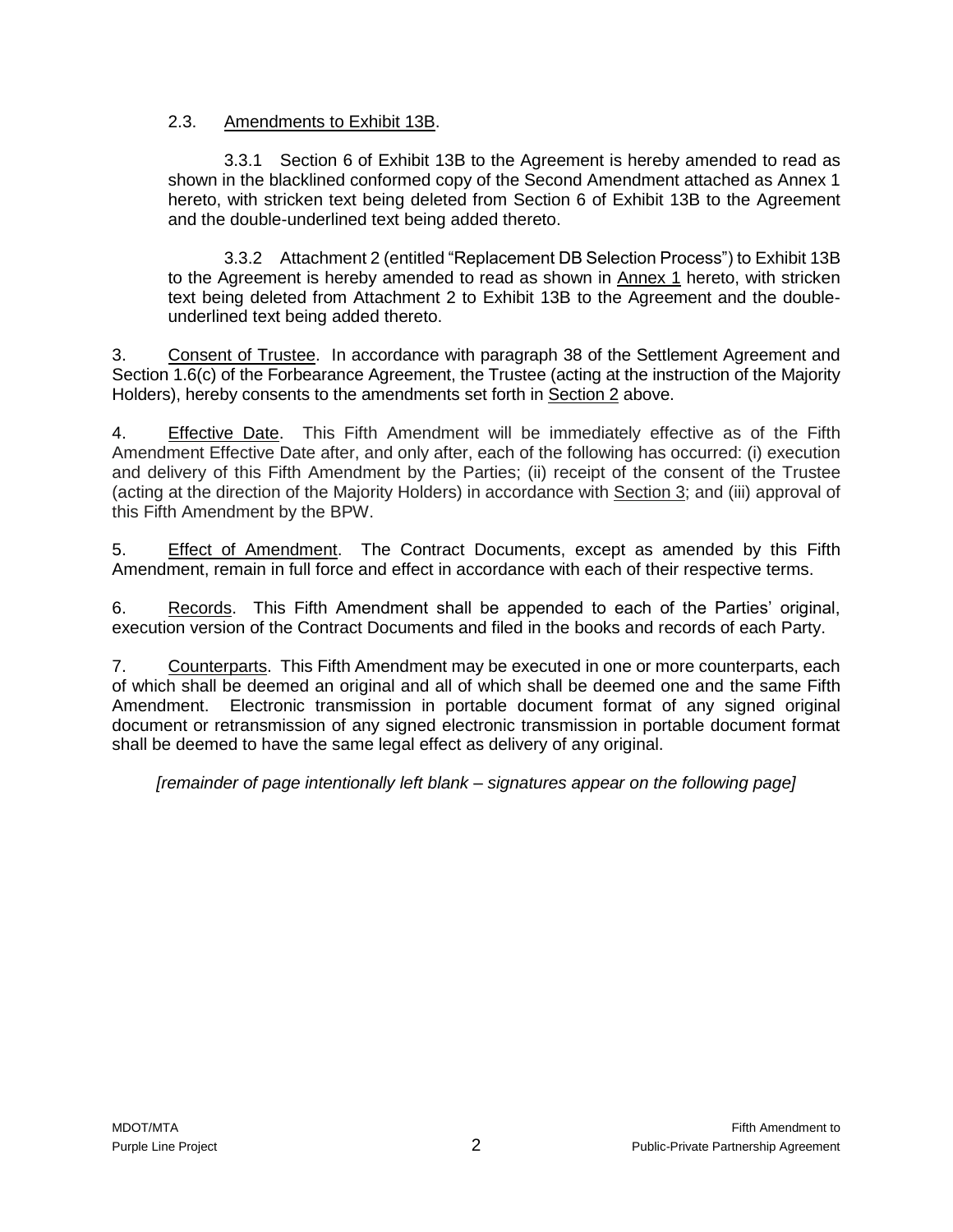harho

WITNESS: WITNESS: PURPLE LINE TRANSIT PARTNERS LLC

Gignature)

Shafi Syed Doran J. Bosso

(Printed Name)

Chief Executive Officer

(Title)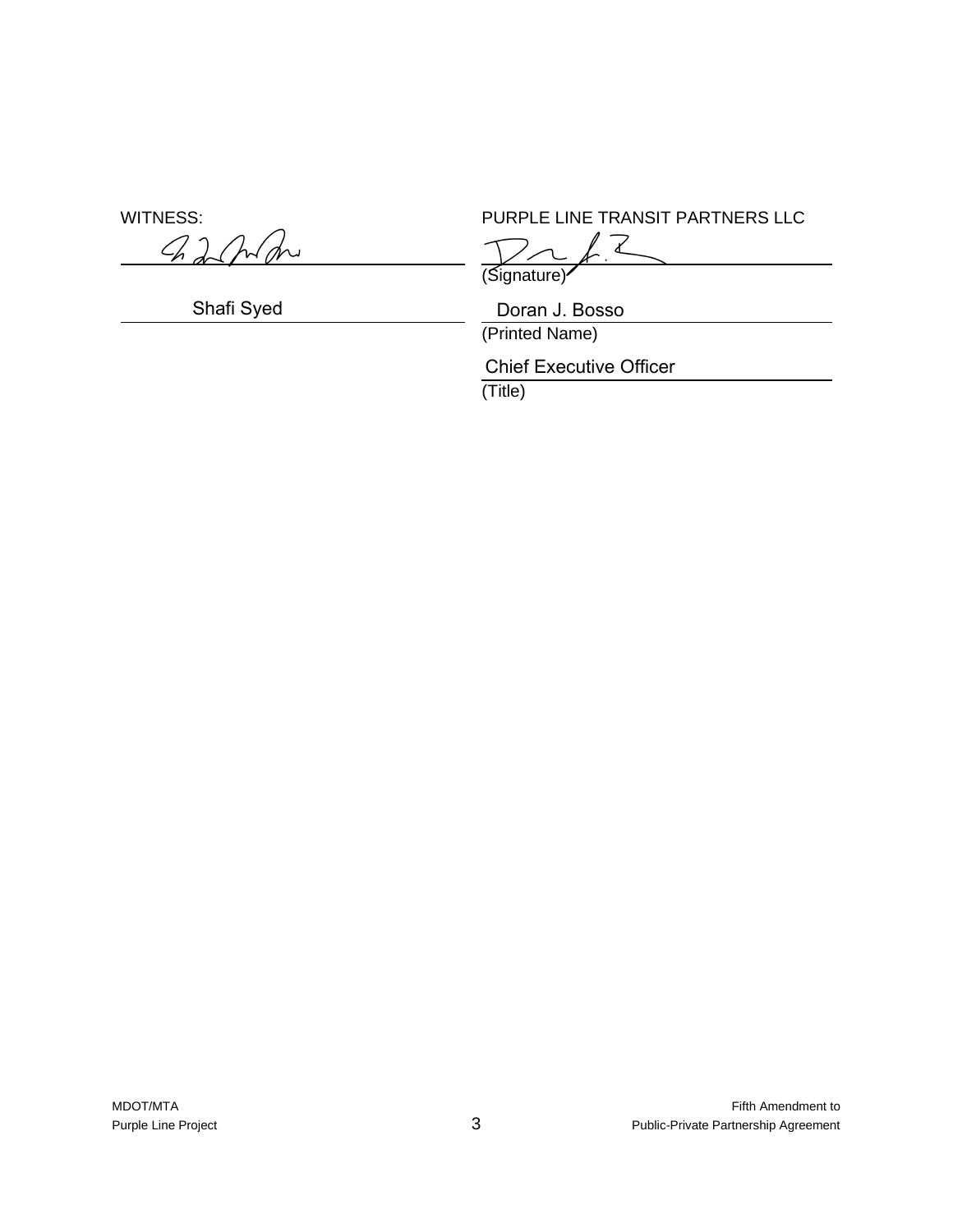**WITNESS:** 

<del>ut</del>a Weilds

Loretta H. Shields

#### **MARYLAND TRANSIT ADMINISTRATION**

 $Quanded$   $\frac{O(\text{gltably signed by } \text{by } \text{Armold})}{\text{Data: } 20210945}$  $HDP$ 

(Signature)

**Holly Arnold** (Printed Name)

**Acting Administrator** 

 $(Title)$ 

(Title)

MARYLAND DEPARTMENT OF **TRANSPORTATION** 

(Signature)

 $26.07$ (Printed Name)

RECRET A

Ulie T. Sweeney Digitally signed by Julie T. Sweeney<br>Assistant Attorney General

Approved as to Form and Legal Sufficiency:

MDOT/MTA Purple Line Project

Fifth Amendment to Public-Private Partnership Agreement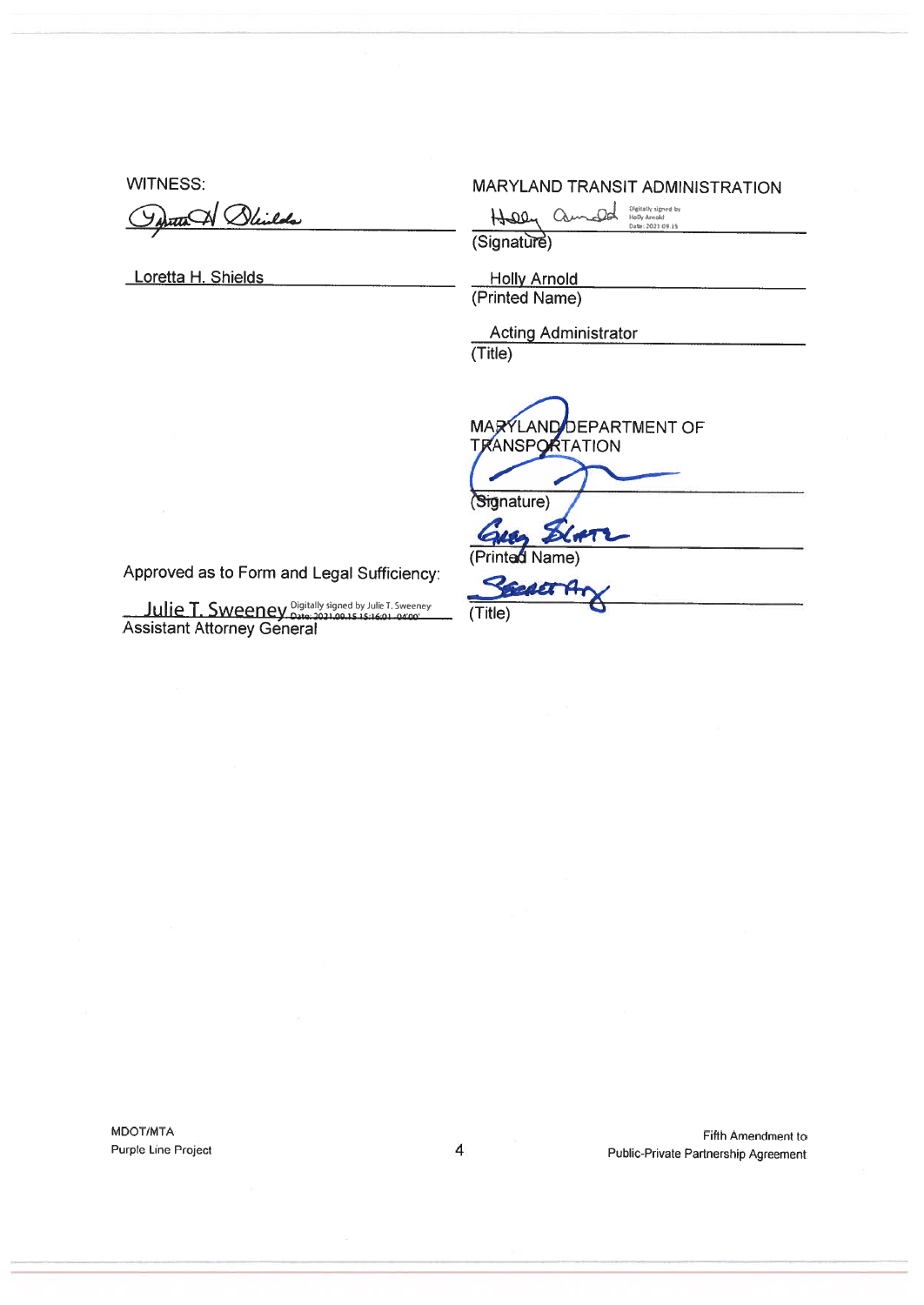Acknowledged and agreed to for purposes of Section 3:

U.S. BANK NATIONAL ASSOCIATION, solely in its capacity as Trustee

By:  $\longrightarrow$ 

Name: Christopher H. Gehman Title: Vice President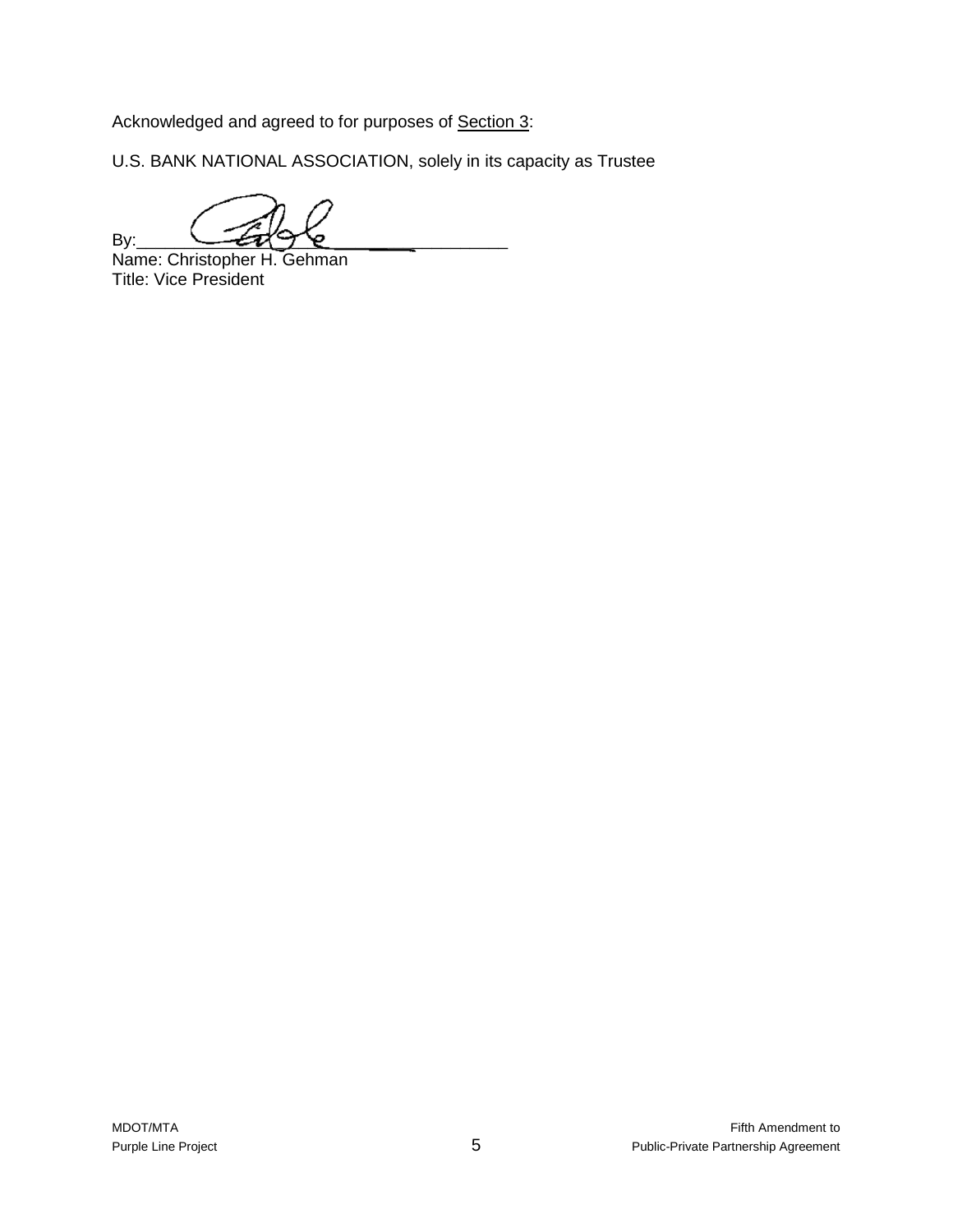# *Annex 1* **to Fifth Amendment**

# BLACKLINED CONFORMED COPY OF THE SECOND AMENDMENT

# SHOWING AMENDMENTS TO THE AGREEMENT

*[SEE ATTACHED.]*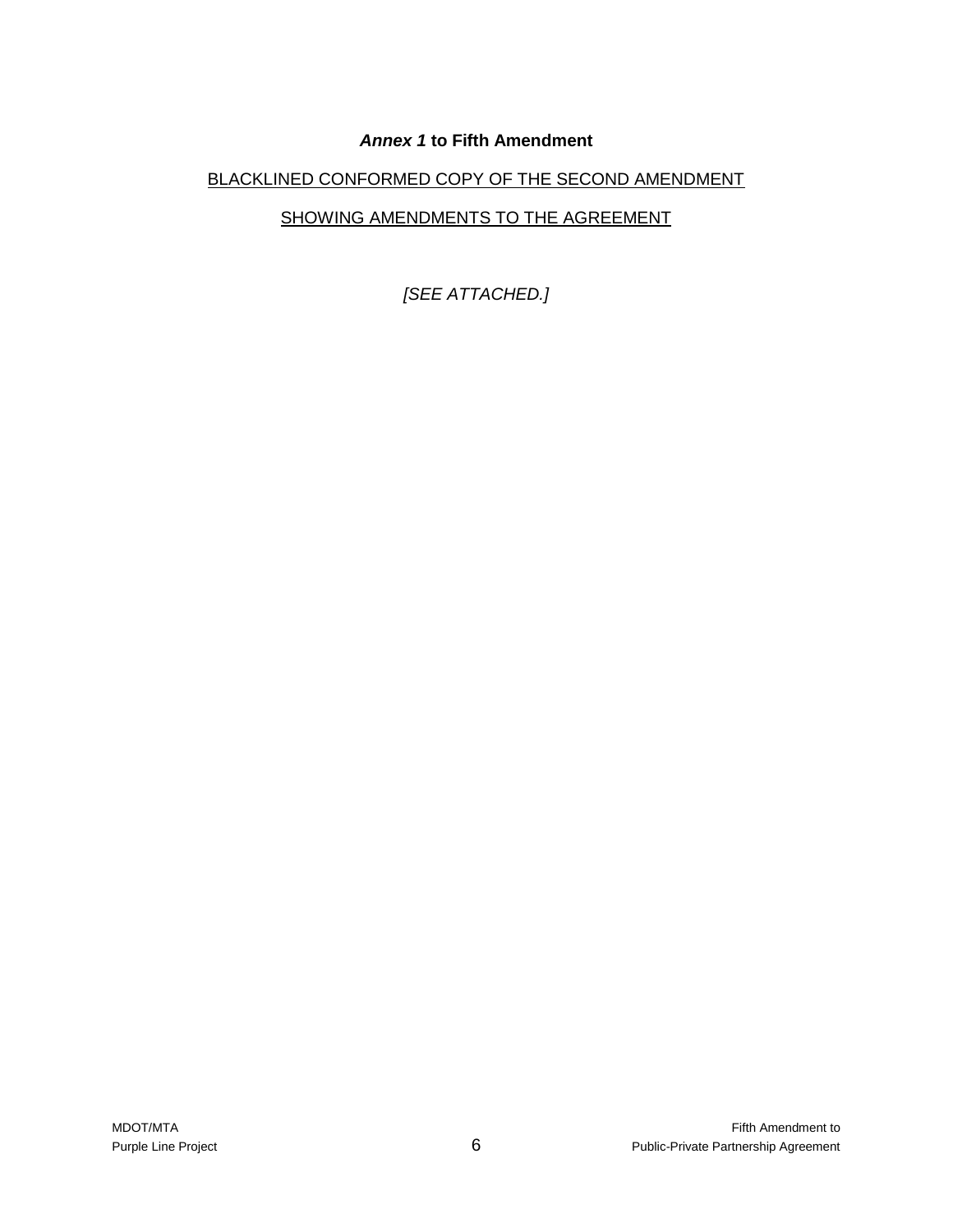#### **SECOND AMENDMENT to PUBLIC-PRIVATE PARTNERSHIP AGREEMENT**

#### **PURPLE LINE PROJECT**

This Second Amendment to Public-Private Partnership Agreement (this "**Second Amendment**") is entered into and effective as of December 17, 2020 (the "**Second Amendment Effective Date**") by THE STATE OF MARYLAND (the "**State**") acting by and through the Maryland Department of Transportation ("**MDOT**") and the Maryland Transit Administration ("**MTA**") (collectively "**Owner**"), and PURPLE LINE TRANSIT PARTNERS LLC, a Delaware limited liability company ("**Concessionaire**" and, together with Owner, the "**Parties**"), with reference to the following facts:

A. Owner and Concessionaire entered into that certain Public-Private Partnership Agreement, dated as of April 7, 2016, as amended by the First Amendment dated June 14, 2016, (the "**Agreement**"), to finance, develop, design, construct, equip, supply light rail vehicles ("**LRVs**") for, operate and maintain the Purple Line Light Rail Project (the "**Project**") as a public-private partnership under §§ 10A-101 through 10A-402 and § 11-203(h) of the State Finance and Procurement Article of the Annotated Code of Maryland (the "**Act**").

B. The Parties wish to amend the Agreement in accordance with that certain Settlement Agreement and Mutual Release, dated as of December 17, 2020 (the "**Settlement Agreement**"), between the Parties. The amendments made pursuant to this Second Amendment are the amendments contemplated by and referred to as the "Initial P3 Amendments" in the Settlement Agreement.

NOW, THEREFORE, for good and valuable consideration, the receipt and sufficiency of which is acknowledged by the Parties, the Parties hereby agree as follows:

1. Defined Terms. Capitalized terms used, but not defined, in this Second Amendment shall have the meanings ascribed in the Agreement.

2. Continuation of the Agreement. In accordance with paragraph 4 of the Settlement Agreement, as of the Second Amendment Effective Date, subject to the terms and conditions of the Settlement Agreement and this Second Amendment: (a) Concessionaire hereby withdraws its Notice of Unconditional Election to Terminate the Agreement delivered to Owner on June 23, 2020, and such Notice shall have no further force and effect; (b) Owner hereby withdraws its Notice of Concessionaire Default delivered to Concessionaire on June 24, 2020, and such Notice shall have no further force and effect; and (c) notwithstanding anything to the contrary, including without limitation Sections 19.2.5 and 19.2.8 of the Agreement, the Agreement shall continue in full force and effect.

Subject to the terms and conditions set forth in the Settlement Agreement and in this Second Amendment, the Agreement (as amended pursuant to this Second Amendment) will continue in effect, including during the Replacement DB Selection Period (as defined in the Settlement Agreement). At the expiration of the Replacement DB Selection Period (as such period may be extended in accordance with the terms of paragraph 18 of the Settlement Agreement), the Agreement will either continue in effect as amended pursuant to this Second Amendment and the Subsequent P3 Amendments or terminate in accordance with the terms of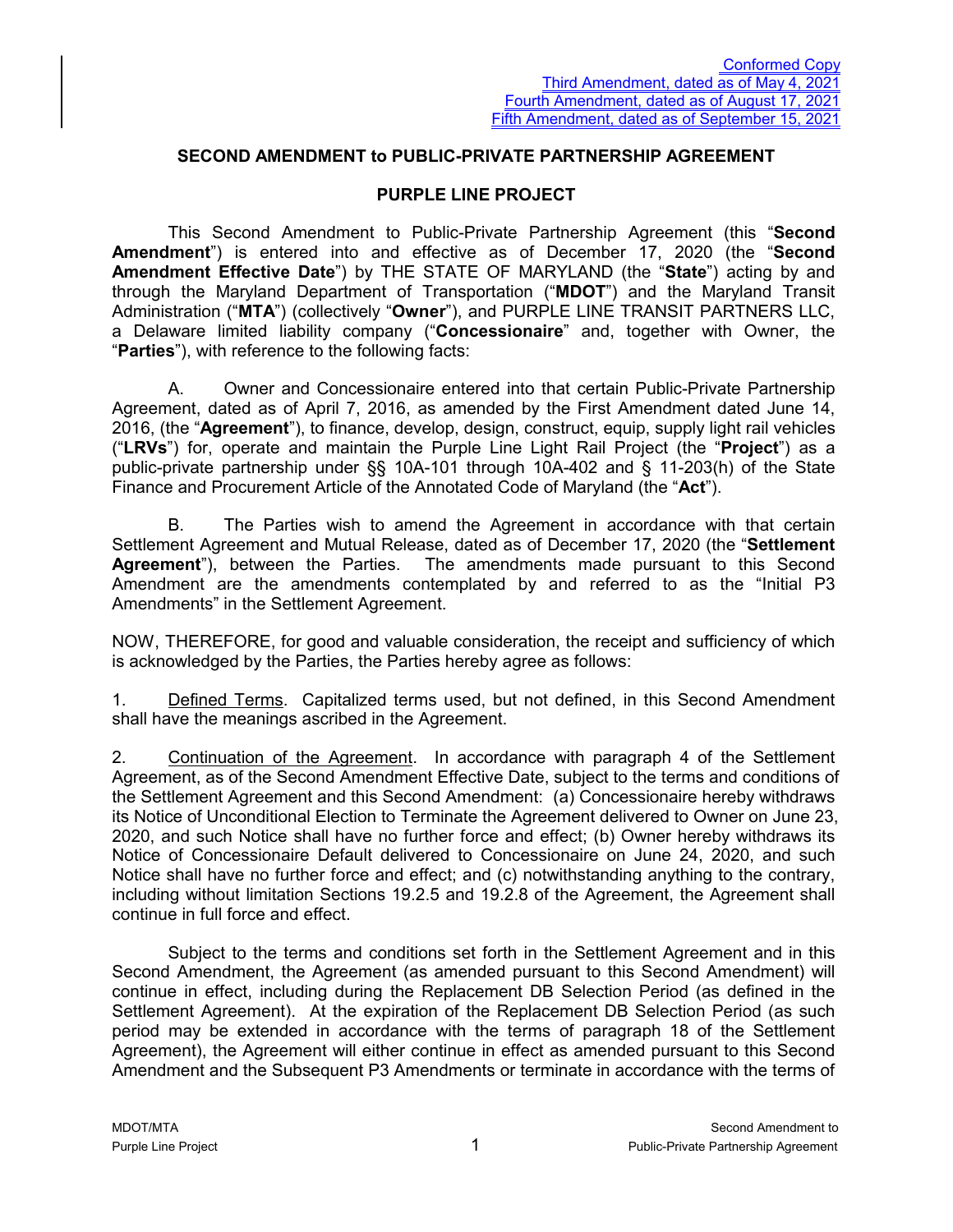the Settlement Agreement and the Agreement (as amended pursuant to this Second Amendment).

3. Amendments to Agreement. The Agreement is revised as follows:

3.1 Amendments to Article 7. Article 7 of the Agreement is hereby amended by adding a new Section 7.16 as follows:

# "**7.16 Replacement DB Selection Period.**

Commencing on the Second Amendment Effective Date, Concessionaire shall initiate, pursuant to the procedures set forth in the Settlement Agreement, Section 7.16.3 and Attachment 2 to Exhibit 13B, and in coordination with Owner, a solicitation process for the ultimate identification and selection of a replacement Design-Build Contractor (the "Replacement DB Contractor"). The terms of such solicitation process, timing thereof, and selection and evaluation criteria shall be as set forth in Section 7.16.3, Attachment 2 to Exhibit 13B, and paragraphs 15 through 19 of the Settlement Agreement (the "Replacement DB Selection Process"). During the Replacement DB Selection Period, Owner shall be entitled to promptly receive copies of and retain all material correspondence, documents and materials received by Concessionaire from potential and shortlisted candidates for the Replacement DB Contractor in connection with the Replacement DB Selection Process. If a Replacement DB Contractor is not selected by the Owner and Concessionaire during the Replacement DB Selection Period, Owner shall be entitled to receive promptly from Concessionaire copies of any correspondence, documents and materials related to the Replacement DB Selection Process that Owner reasonably requests.

## **7.16.1 Suspension of Certain Obligations; Effect of AA Agreement**

During the pendency of the Replacement DB Selection Period and until such time as, whichever is earlier, (a) this Agreement is terminated in accordance with the terms of Section 7.16.4 or (b) a replacement Design-Build Contractor has been obtained, the Replacement DB Contract has been executed, the New Financing Transactions have been consummated (and all required consents thereto as provided in this Section 7.16 and the Settlement Agreement shall have been obtained), and the Subsequent P3 Amendments shall have become effective:

7.16.1.1 Except as provided in this Section 7.16 and Attachment 2 to Exhibit 13B, or otherwise in the Second Amendment, all obligations of Concessionaire under this Agreement and the performance of the same (and all associated contractual risks allocated to Concessionaire) shall be suspended (effective retroactively back to September 28, 2020), including, without limitation, Concessionaire's commitment to meet deadlines and its obligation to vigorously prosecute the D&C Work to completion. The Parties expressly agree that Concessionaire shall not be required to perform, or cause to be performed, any D&C Work during the Replacement DB Selection Period, and its sole obligation in relation to any Work shall be limited to the payment obligation contemplated in Section 7.16.2.

7.16.1.2 Except as provided in this Section 7.16 and Attachment 2 to Exhibit 13B, or otherwise contemplated in this Second Amendment or the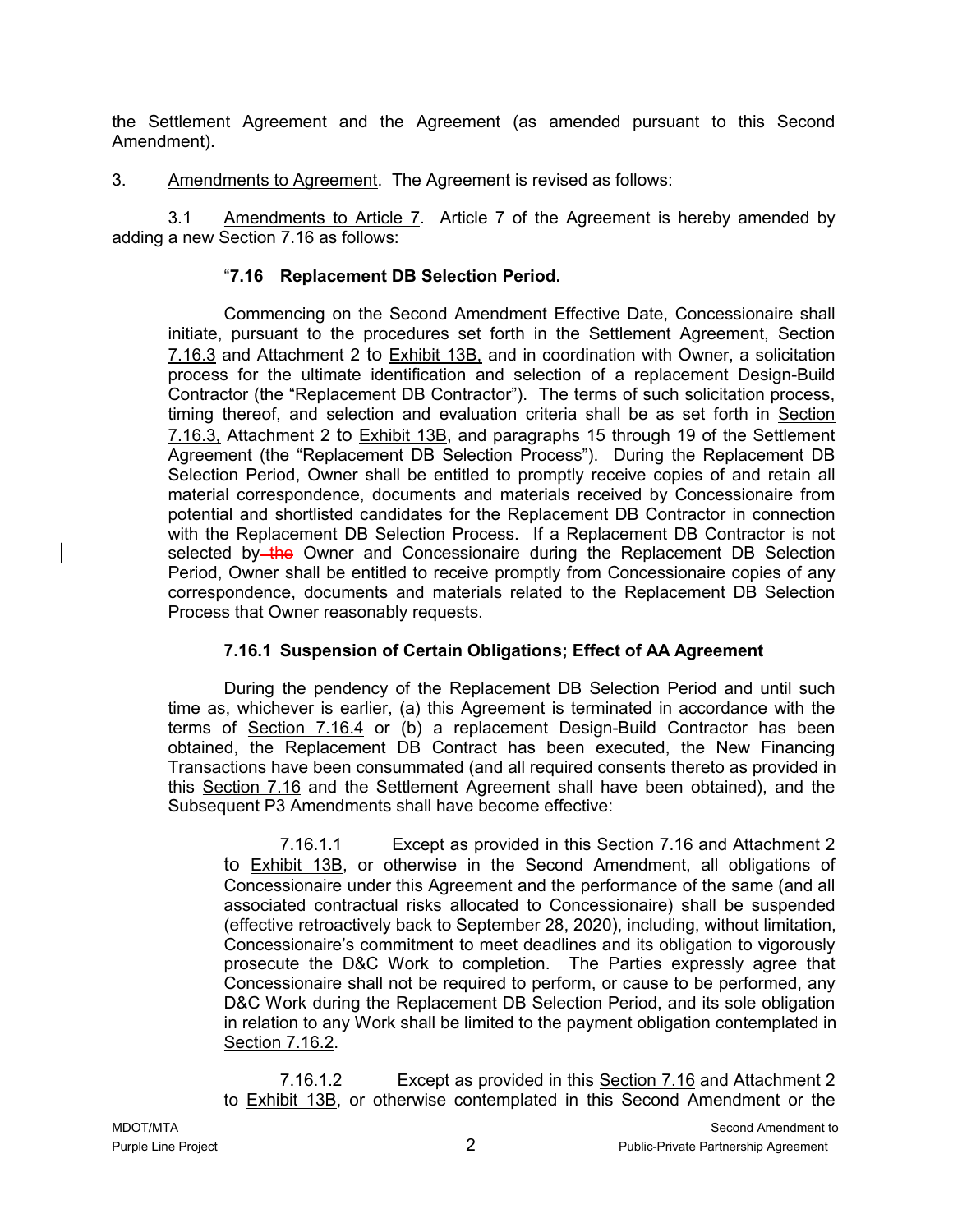Settlement Agreement, all obligations of Owner to Concessionaire under this Agreement related to the D&C Work (other than those obligations set forth in this Section 7.16 and Attachment 2 to Exhibit 13B, or otherwise in the Second Amendment) and the performance of the same shall be suspended.

7.16.1.3 The AA Agreement will remain in full force and effect, and Owner shall manage the Project during the Replacement DB Selection Period, subject to the contemplated reassignment of the Assigned Key Contracts and Assigned DB Subcontracts/Agreements upon selection of a Replacement DB Contractor and entry into a Replacement DB Contract as contemplated by paragraph 19 of the Settlement Agreement and in accordance with Section 7.16.3.4.

7.16.1.4 During the Replacement DB Selection Period, each Party's respective obligations under the Agreement will not be suspended with regard to Sections 2.2, 2.3.1 and 2.6, Article 3, Sections 4.1 through 4.4, and Articles 9, and 21 through 26, including any Exhibits (or relevant portions thereof) to the extent referenced in and relevant to the continued operative effect of such provisions, including the definitions of relevant terms set forth in Exhibit 1, in each case solely to the extent the foregoing provisions are relevant and applicable in the context of such Party's obligations with respect to the Replacement DB Selection Process contemplated by this Section 7.16 and Attachment 2 to Exhibit 13B, and for no other purpose. For the avoidance of doubt, (a) any breach of such provisions shall only entitle the non-breaching Party to a breach of contract claim and shall not be a basis for, nor give rise to, any right of termination of this Agreement, and (b) such provisions shall not in any way modify the provisions of Section 7.16.4 hereof or Section 6 of Exhibit 13B.

## **7.16.2 Interim Construction Costs**

During the Replacement DB Selection Period, Owner and Concessionaire shall each pay its allocated portion of the Interim Construction Costs in accordance with the terms of paragraph 12 of the Settlement Agreement. Concessionaire's allocated portion of the Interim Construction Costs shall be paid by Concessionaire to Owner within 30 days after receipt of an invoice from Owner for such Interim Construction Costs.

## **7.16.3 Replacement DB Selection Process**

Concessionaire shall manage, direct and pay for such Replacement DB Selection Process in accordance with the terms set forth in the Settlement Agreement, this Section 7.16.3, and Attachment 2 to Exhibit 13B. The Replacement DB Selection Process, including the solicitation process, timing thereof and selection and evaluation criteria, shall be as set forth or contemplated in Attachment 2 to Exhibit 13B. Such evaluation and selection criteria shall be focused on factors that may include capacity, capability, schedule, and rate structure, in each case as also set forth or contemplated in Attachment 2 to Exhibit 13B.

7.16.3.1 The Replacement DB Selection Process shall contemplate an initial short listing of a few potential candidates for the role of the Replacement DB Contractor. The process for selection of such Shortlisted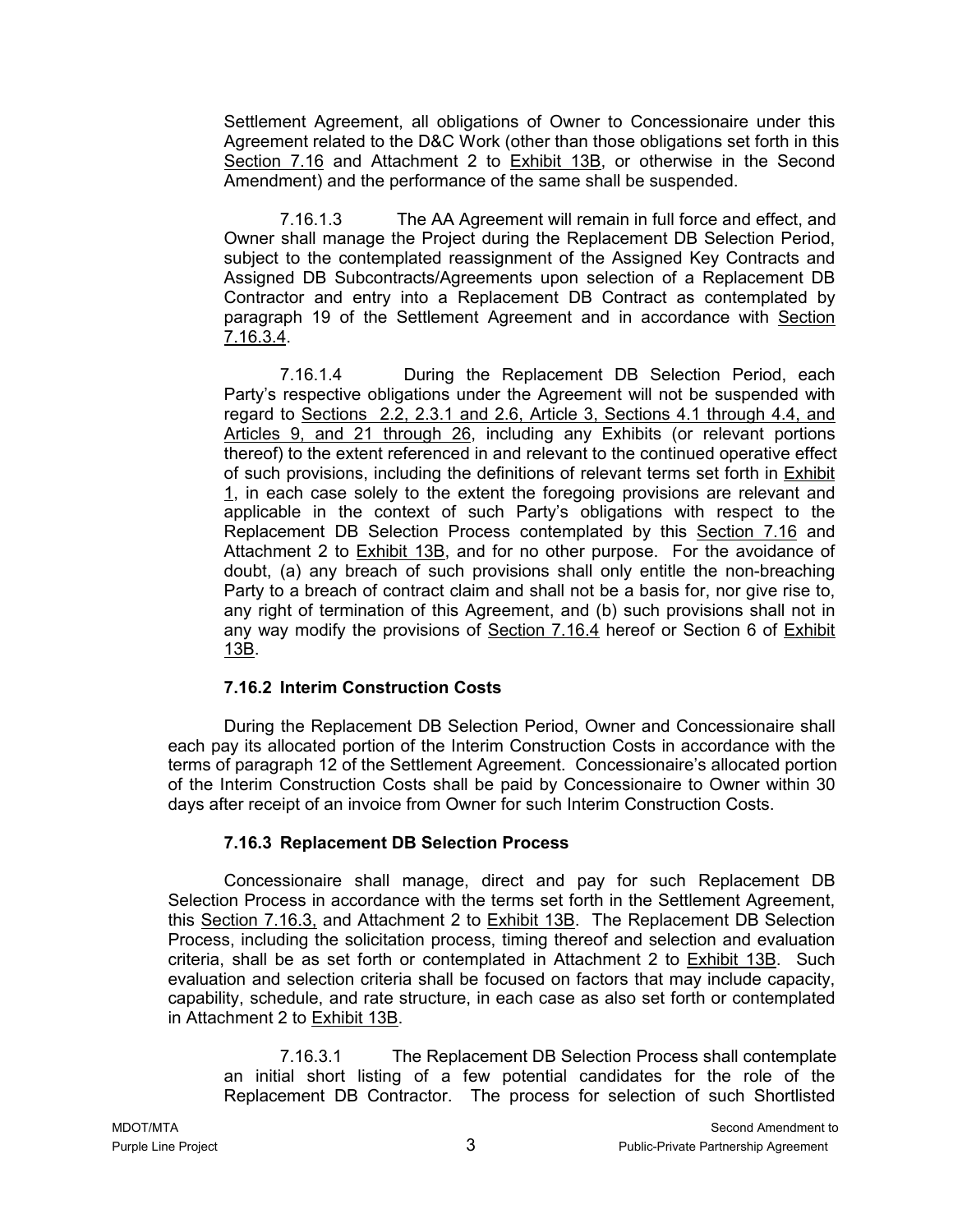Candidates is set forth in Attachment 2 to Exhibit 13B. Once selected, the Shortlisted Candidates, in coordination with and subject to the final approval of Owner, will undertake due diligence with respect to the Project. Such due diligence shall include the negotiation of a form of Replacement DB Contract that shall be (a) drafted by Concessionaire, in form substantially similar to the existing Design-Build Contract, including proposed scheduled dates for completion of the D&C Work, and the risk allocation for previously completed D&C Work, such that the Replacement DB Contract will comply with this Agreement, as amended pursuant to the Second Amendment and the Subsequent P3 Amendments, and (b) modified based on reasonable requests by Owner, for the purpose of providing Concessionaire and Owner<del>, by a date not later than six months</del> following the Second Amendment Effective Date, with a lump-sum fixed price for the completion of the D&C Work.

7.16.3.2 Following receipt of proposals (including lump-sum fixed price proposals) from the Shortlisted Candidates, and subject to the approval of the Lenders, the Board of Public Works, Owner and Concessionaire, the Replacement DB Contractor shall be selected to proceed with the finalization of the Replacement DB Contract, which final contract shall be subject to the final approval of the TIFIA lender, the Board of Public Works, Owner, including the Board of Public Works, and Concessionaire in accordance with the terms of Section 7.16.3.3 and Attachment 2 to **Exhibit 13B.** The revised Project Schedule for completion of the Project will be finalized in the Replacement DB Contract, with, unless otherwise mutually agreed to by the Parties, a portion of the Availability Payments commencing upon a milestone preceding the modified RSA Date of the Project selected by the Parties and set forth in the Subsequent P3 Amendments.

7.16.3.3 In the event that the lump-sum fixed price and the other terms and conditions related to such completion of the D&C Work (and related contractual provisions) are acceptable to Owner and Concessionaire, each in its sole discretion subject to commercially reasonable industry standards and the implied duty of good faith and fair dealing and to the approvals and consents required under this Agreement and the Settlement Agreement, Concessionaire shall enter into the contract with the Replacement DB Contractor for such purposes (which incorporates such agreed-upon matters) (such contract, the "Replacement DB Contract"). Upon execution of the Replacement DB Contract (and concurrent closing of the New Financing Transactions, in each case with the approvals and consents required under the Settlement Agreement), all responsibility for the Work on the Project (and associated contractual risks) under this Agreement, once amended pursuant to the Subsequent P3 Amendments, shall shift back to Concessionaire in full in accordance with the terms of the Settlement Agreement, this Agreement, as amended by the Second Amendment and the Subsequent P3 Amendments.

7.16.3.4 Any execution and delivery of the Replacement DB Contract shall be completed by no later than the date that is nine months following the Second Amendment Effective DateFebruary 17, 2022, unless the Replacement DB Selection Period is extended by mutual written agreement of the Parties (and, so long as any Bonds are outstanding, with the prior written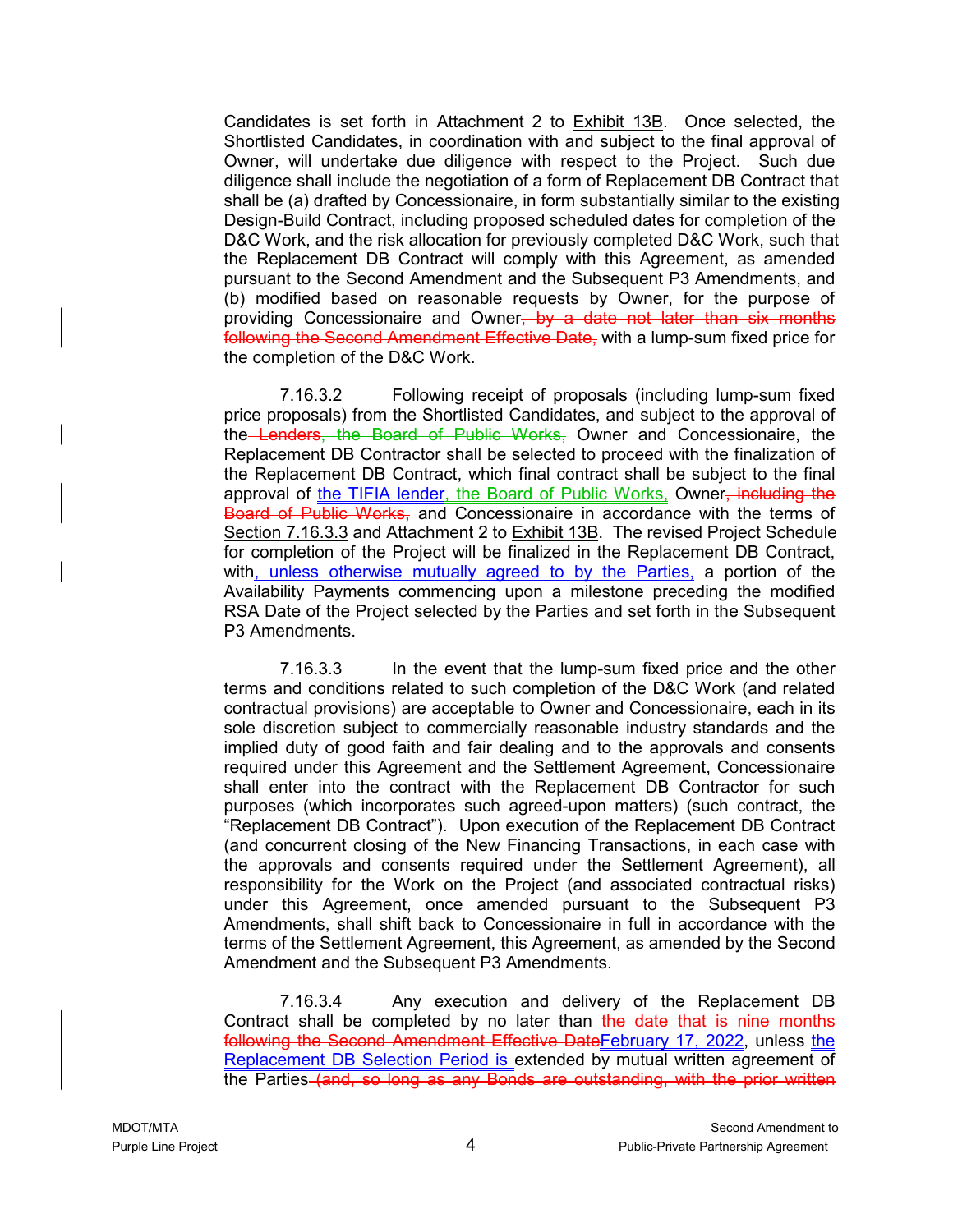consent of the Trustee (acting at the direction of the Majority Holders)). Concurrently with the execution of the Replacement DB Contract:

(a) The Assigned DB Subcontracts/Agreements that were assigned to Owner pursuant to the AA Agreement shall be assigned by Owner to the Replacement DB Contractor or otherwise terminated by Owner, as appropriate and agreed to in writing by Owner and Concessionaire;

(b) The Assigned O&M Contract shall be reassigned from Owner to Concessionaire (and Fluor, as contemplated in paragraph 6 of the Settlement Agreement, will no longer be a member of the O&M Contractor);

(c) Concessionaire shall work in good faith to implement and execute a customary interface agreement with the Replacement DB Contractor and the O&M Contractor;

(d) The LRV Supply Contract shall be assigned from Owner to the O&M Contractor and/or the Replacement DB Contractor, as indicated by Concessionaire; and

(e) The Consulting Services Agreement shall be assigned from Owner to Concessionaire unless otherwise replaced or terminated prior to such date.

#### **7.16.4 Termination**

In the event that a Replacement DB Contract is not executed or the New Financing Transactions are not consummated in accordance with the terms of this Section 7.16, Attachment 2 to Exhibit 13B and the Settlement Agreement before the Replacement DB Selection Period (as such period may be extended in accordance with the terms set forth in paragraph 18 of the Settlement Agreement) expires (the "Termination Trigger Date"), this This Agreement shall automatically terminate (without any further notice or action) on the 60th day following the expiration of the Replacement DB Selection Period (as such period may be extended pursuant to the Settlement Agreement), unless within such 60-day period (a) a Replacement DB Contract shall have been executed and the New Financing Transactions shall have been consummated (and all required approvals and consents thereto as required underearliest to occur of (a) December 1, 2021, unless prior to such date the Bonds have been redeemed and/or defeased in full in accordance with paragraph 21 of the Settlement Agreement and the Indenture (as defined in the Settlement Agreement), (b) the day immediately following the expiration of the Replacement DB Selection Period (as may be extended in accordance with the terms of the Settlement Agreement) if the New Financing Transactions are not consummated in accordance with the terms of the Settlement Agreement and as provided in this Agreement shall have been obtained), (b) the Bonds have been redeemed and/or defeased in full in accordance with the terms of the Indenture, and Owner and Concessionaire agree to extend the Replacement DB Selection Period, or (c) Owner, Concessionaire and the Trustee (acting on the direction of the Majority Holders) agreeprior to the expiration of the Replacement DB Selection Period and (c) without limitation to the penultimate sentence below, such earlier date or later date as may be mutually agreed to in writing to extendby the Replacement DB Selection PeriodParties (in each case, the "Termination Trigger Date"). Following any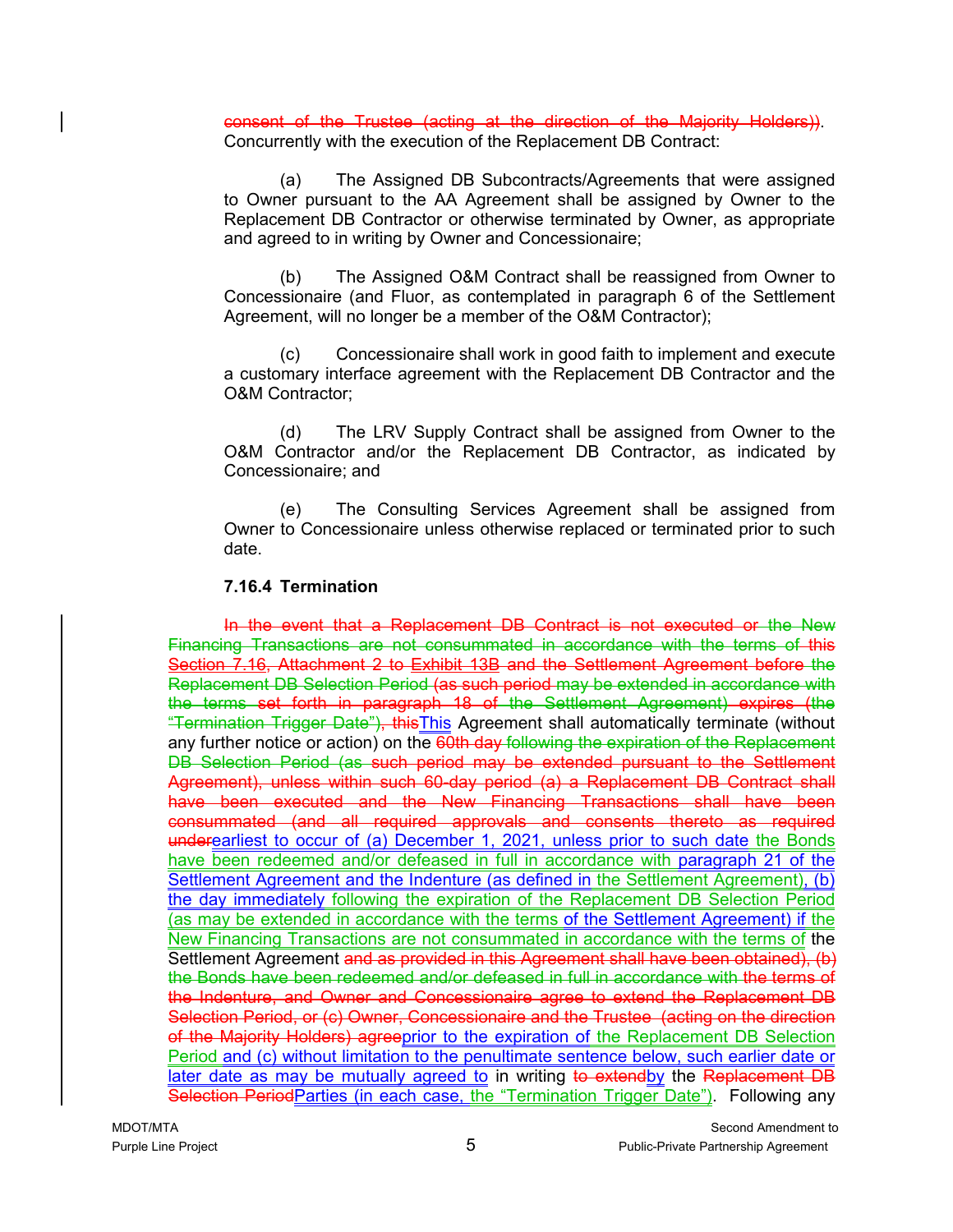such termination, Concessionaire, notwithstanding anything to the contrary in this Agreement or any other Contract Document, shall be entitled to Termination Compensation equal to (i) the sum of the following: (A) the Project Debt Termination Amount (as determined in accordance with the terms of this Agreement and, for the avoidance of doubt, after taking into account any defeasance or redemption of the Bonds that may occur prior to such time) and (B) any Outstanding Committed Investment (in respect of the Outstanding Committed Investment, as evidenced by Concessionaire pursuant to documentation reasonably satisfactory to Owner), less (ii) available Credit Balances and Insurance Proceeds, as of the date the Termination Payment is made (excluding, for the avoidance of doubt, any amounts on deposit in the "Star America Sponsor Cash Collateral Sub-Account" securing the remaining Committed Investment of Star America Purple Line, LLC as an Equity Member), which, for so long as the Bonds have not been defeased or redeemed in accordance with paragraph 21 of the Settlement Agreement and the Indenture, refer to available Credit Balance and Insurance Proceeds in the possession of the Collateral Agent or the Trustee and available thereto for use in in the redemption of the Bonds, to the extent amounts in this clause (ii) are not already taken into account in calculating any of the amounts included in clause (i) (the "Termination Payment"), subject to the terms and conditions of this Section 7.16.4 and Section 6 of Exhibit 13B. No Party shall seek any other costs in connection with such termination, except that this Section 7.16.4 does not waive the right to any damages resulting from either Party's breach of its obligations pursuant to this Section 7.16 or the Settlement Agreement, subject to the penultimatethird to last sentence of this Section 7.16.4. Any such Termination Payment due to a Termination Trigger Date under clause (a) of the first sentence above shall be paid no later than the 12-month anniversary of the Second Amendment Effective Date and shall be paid by Owner to Concessionaire to an account designated by the Collateral Agent, provided that the Collateral Agent shall have provided to Owner the information (which information may be provided prior to the termination of this Agreement) specified in clauses (a), (b) and (c) of Section 5.3 of the Direct Agreement with respect to such account not less than 30 days prior to the date when payment is due; and any such Termination Payment due to a Termination Trigger Date under clause (b) or (c) of the first sentence above shall be paid no later than 60 days following the applicable Termination Trigger Date. Notwithstanding anything to the contrary in this Agreement, the Settlement Agreement, the Direct Agreement or any Contract Document, Owner's obligation to make any such Termination Payment shall not be subject to any condition (other than provision of any documentation expressly required in this Section 7.16.4 or Section 6 of Exhibit 13B), reduction, right of set-off, abatement, any other diminishment, or any other defense or condition; provided that any portion of such Termination Payment in respect of the Outstanding Committed Investment shall be subject to any deduction required by the Tax-General Article of the Annotated Code of Maryland to reflect any taxes due and payable by Concessionaire to the State. The Parties agree that this Agreement may not be terminated prior to the expiration of the Replacement DB Selection PeriodDecember 1, 2020 unless agreed to by the Owner, Concessionaire and, to the extent the Bonds remain outstanding, the Trustee (acting at the direction of the Majority Holders), and, on or after the expiration of the Replacement DB Selection PeriodDecember 1, 2020, may terminate solely in accordance with the terms of this Section 7.16.4-and Section 6 of Exhibit 13B. For the avoidance of doubt, and if applicable, this Section 7.16.4 nullifies and voids any prior Termination Trigger Date that may have occurred on or prior to September 17, 2021, to the extent the Fifth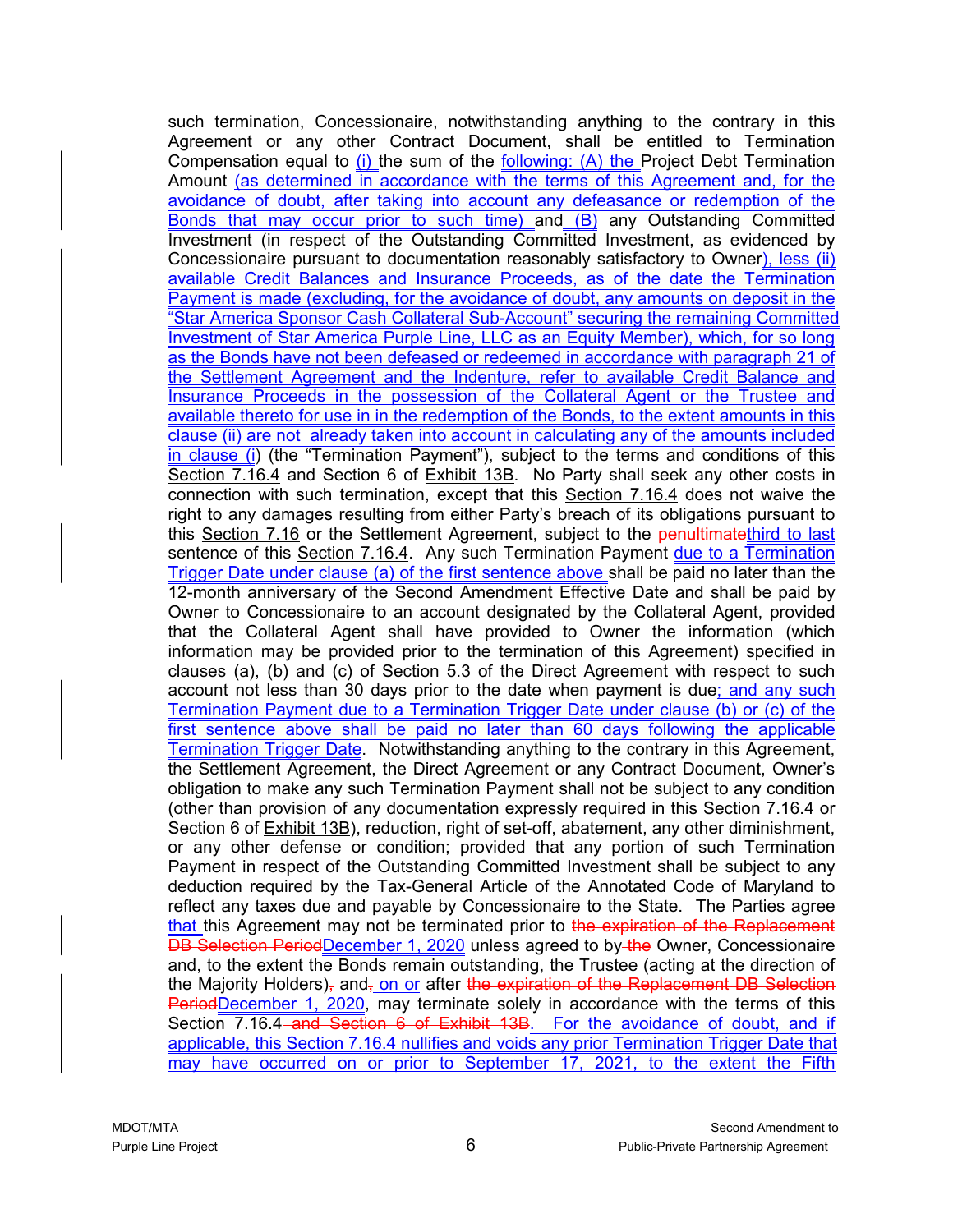Amendment, dated as of September 15, 2021, to this Agreement is not effective on or prior to September 17, 2021.

#### **7.16.5 Retainage**

To the extent that Concessionaire or the Design-Build Contractor withheld any retainage from Contractors, Subcontractors or Suppliers for Construction Work performed on or prior to the Second Amendment Effective Date, Concessionaire shall (a) release all such retainage to the Design-Build Contractor within 30 days following the Second Amendment Effective Date, and (b) cause the Design-Build Contractor to release retainage, so as to enable release of retainage to each individual Contractor, Subcontractor and Supplier (if applicable). Concessionaire shall provide reasonably satisfactory evidence to Owner that all such retainage for Construction Work performed as of the Second Amendment Effective Date has been released in accordance with applicable Law, including 49 CFR 26.29.

#### **7.16.6 Warranties**

Since Owner will manage the Project during the Replacement DB Selection Period, Concessionaire shall not have any responsibility for warranties in respect of the D&C Work performed during such period, nor any potential liability in respect of the same, whether due to Defects, Nonconforming Work or otherwise. Concessionaire shall remain responsible for all Work performed prior to the Cut-Off Date (as defined in the Settlement Agreement) to the extent provided in the Settlement Agreement. Concessionaire shall remain responsible for all Work performed after the execution of the Replacement DB Contract with the Replacement DB Contractor as contemplated in paragraph 28 of the Settlement Agreement.

3.2 Amendments to Exhibit 1. The following definitions shall be added and incorporated into Exhibit 1 to the Agreement:

> "**AA Agreement**" means that certain Assignment and Assumption Agreement, dated as of September 28, 2020, by and among Owner, Concessionaire, the Design-Build Contractor, the O&M Contractor, and the LRV Supplier, for the purpose of assigning, transferring, and conveying to Owner the Assigned Key Contracts and the Assigned DB Subcontracts/Agreements.

> "**Assigned DB Subcontracts/Agreements**" has the meaning given to such term in the AA Agreement.

> "**Assigned Key Contracts**" means, collectively, the Assigned O&M Contract, the Consulting Services Agreement and the Assigned LRV Supply Contract.

> "**Assigned O&M Contract**" means the Amended and Restated Operations and Maintenance Contract, dated as of June 14, 2016 (as amended, supplemented and/or otherwise modified), for the Services as defined in such contract that was assigned to Owner pursuant to the AA Agreement.

> "**Assigned LRV Supply Contract**" means the contract (Contract No. PLT4-C-133), dated as of June 17, 2016, for the design, manufacture and supply of light rail vehicles for the Project that was assigned to Owner pursuant to the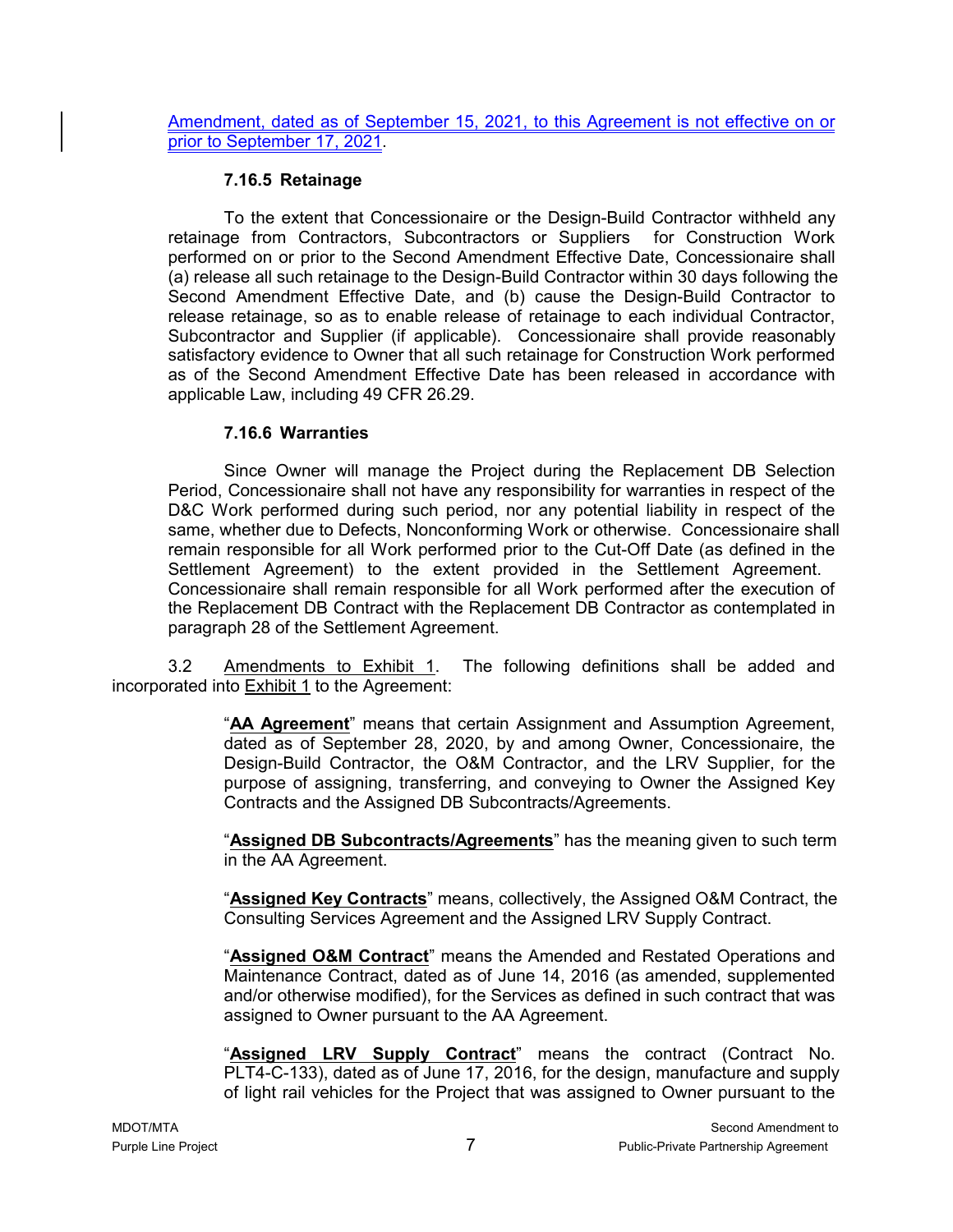AA Agreement.

"**Bonds**" has the meaning given to such term in the Settlement Agreement.

"**Consulting Services Agreement**" means the consulting services agreement, dated as of August 19, 2016 (as amended, supplemented and/or otherwise modified), for certain services contemplated therein that was assigned to Owner pursuant to the AA Agreement.

"**Interim Construction Costs**" has the meaning given to such term in the Settlement Agreement.

"**Majority Holders**" has the meaning given to such term in the Settlement Agreement.

"**New Financing Transactions**" has the meaning given to such term in the Settlement Agreement.

"**Replacement DB Contract**" has the meaning given to such term in Section 7.16.3.3.

"**Replacement DB Contractor"** has the meaning given to such term in Section 7.16.

"**Replacement DB Selection Period**" means that period beginning on the Second Amendment Effective Date and ending on the earlier of February 17, 2022 and the effective date of execution of the Replacement DB Contract-or the date that is nine months following the Second Amendment Effective Date, whichever is earlier, unless otherwise terminated in accordance with the Settlement Agreement and this Second Amendment, as such period may extended by mutual written agreement of the Parties.

"**Replacement DB Selection Process**" has the meaning given to such term in Section 7.16.

"**Second Amendment Effective Date**" means December 17, 2020.

"**Selection Date**" means the date on which Owner and Concessionaire select the Replacement DB Contractor, if any, in accordance with the Replacement DB Selection Process.

"**Settlement Agreement"** means that certain Settlement Agreement and Mutual Release, dated as of December 17, 2020 (as amended, supplemented and/or otherwise modified), by and between Owner and Concessionaire.

"**Shortlisted Candidates**" has the meaning given in Attachment 2 to Exhibit 13B, which is attached to the Second Amendment as Annex 1.

"**Subsequent P3 Amendments**" has the meaning given to such term in the Settlement Agreement.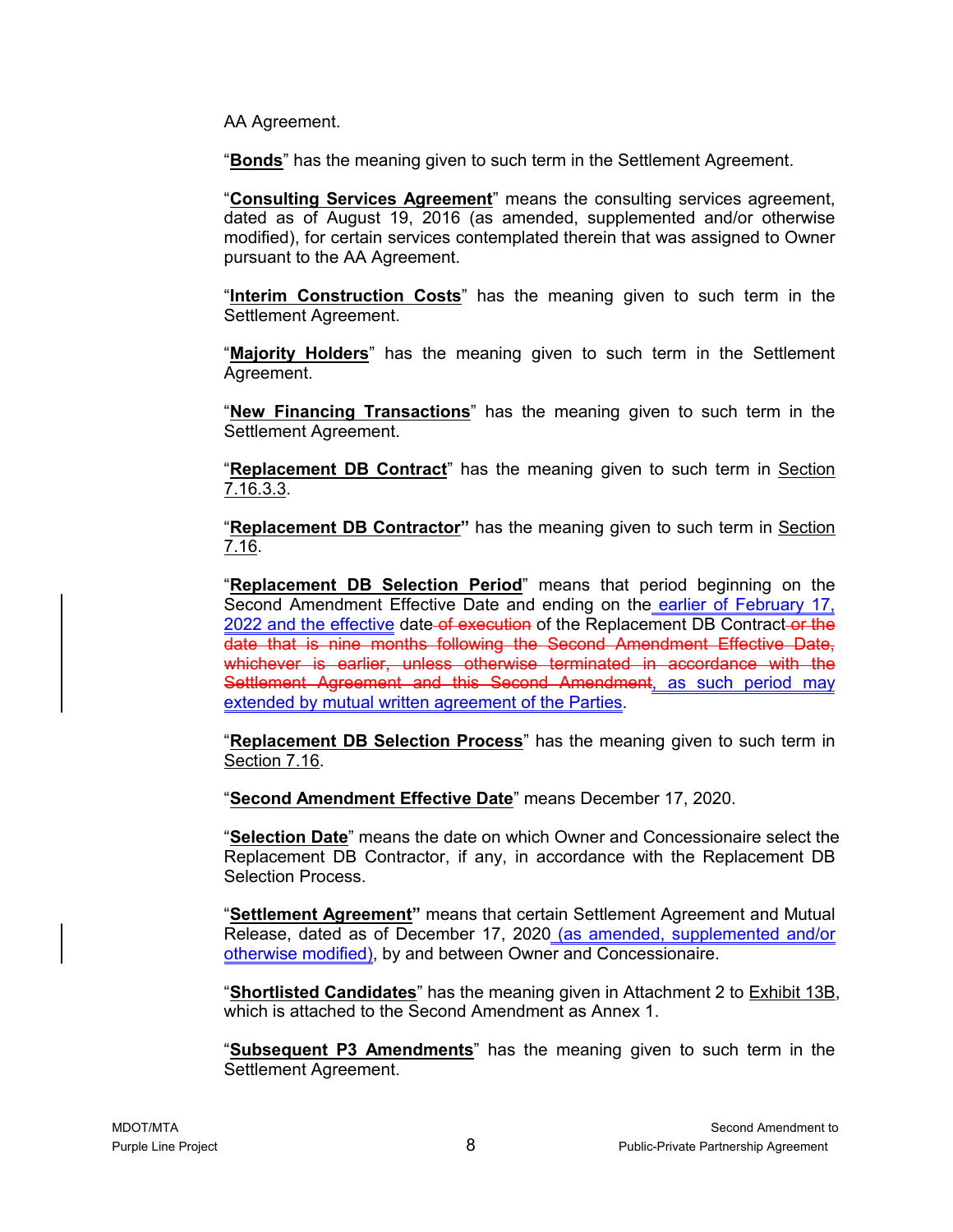"**Termination Payment**" has the meaning given to such term in Section 7.16.4.

"**Termination Trigger Date**" has the meaning given to such term in Section 7.16.4.

"**Trustee**" has the meaning given to such term in the Settlement Agreement.

# 3.3 Amendments to Exhibit 13B.

3.3.1 Exhibit 13B of the Agreement is hereby amended by adding a new Section 6 as follows:

# "**6. Termination Pursuant to Section 7.16.4 of the Agreement**

**6.1 Early Termination Date Under Section 7.16.4.** (a) If a termination occurs under clause (a) of the first sentence of Section 7.16.4 of the Agreement, then the Early Termination Date shall be 60 days (or such longer period as agreed to in writing by the Parties pursuant to December 1, 2021; (b) if a termination occurs under clause (b) of the first sentence of Section 7.16.4(b) of the Agreement), then the Early Termination Date shall be the day immediately following the expiration of the Replacement DB Selection Period (as such period may be extended pursuant to the Settlement Agreement); and (c) if a termination occurs under clause (c) of the first sentence of Section 7.16.4 of the Agreement, then the Early Termination Date shall be the date specified in accordance with such clause.

**6.2 Amount Payable.** If the Agreement is terminated pursuant to Section 7.16.4 of the Agreement, Owner shall pay compensation to Concessionaire (or to Collateral Agent or Concessionaire's Lenders, as applicable and in accordance with the Agreement, when the right to receive such compensation has been duly pledged) in an amount equal to the Termination Payment to an account designated in the manner described in Section 7.16.4 of the Agreement.

**6.3 Payment of Termination Payment.** If Owner intends to pay the Termination Payment prior to the deadline for payment thereof, then it shall provide Concessionaire and Collateral Agent at least 30 days' advance notice of such earlier payment date. The Termination Payment owing under Section 6.2 of Exhibit 13B (including, in the case of the component thereof constituting the Project Debt Termination Amount, accrued but unpaid interest to the payment date, on the Project Debt, other than Subordinate Debt) shall be due and payable by Owner no later than 11:00 A.M. (Eastern Time) on the date contemplated by Section 7.16.4 of the Agreement, so long as Concessionaire (or Collateral Agent or Trustee, as applicable) has provided Owner with a preliminary written statement and documentation of all components as to the Termination Payment by  $(a)$  in the case of termination pursuant to clause (a) of the first sentence of Section 7.16.4, no later than November 5, 2021, with an updated final written statement and documentation of all components as reasonably required by and reasonably acceptable to Owner supporting such statement no later than December 2, 2021, and (b) in the case of a termination under clause (b) or (c) of the first sentence of Section 7.16.4 of the Agreement, not less than 75 days prior to the date when the Termination Payment is due and payable, with an updated final written statement and documentation of all components as reasonably required by and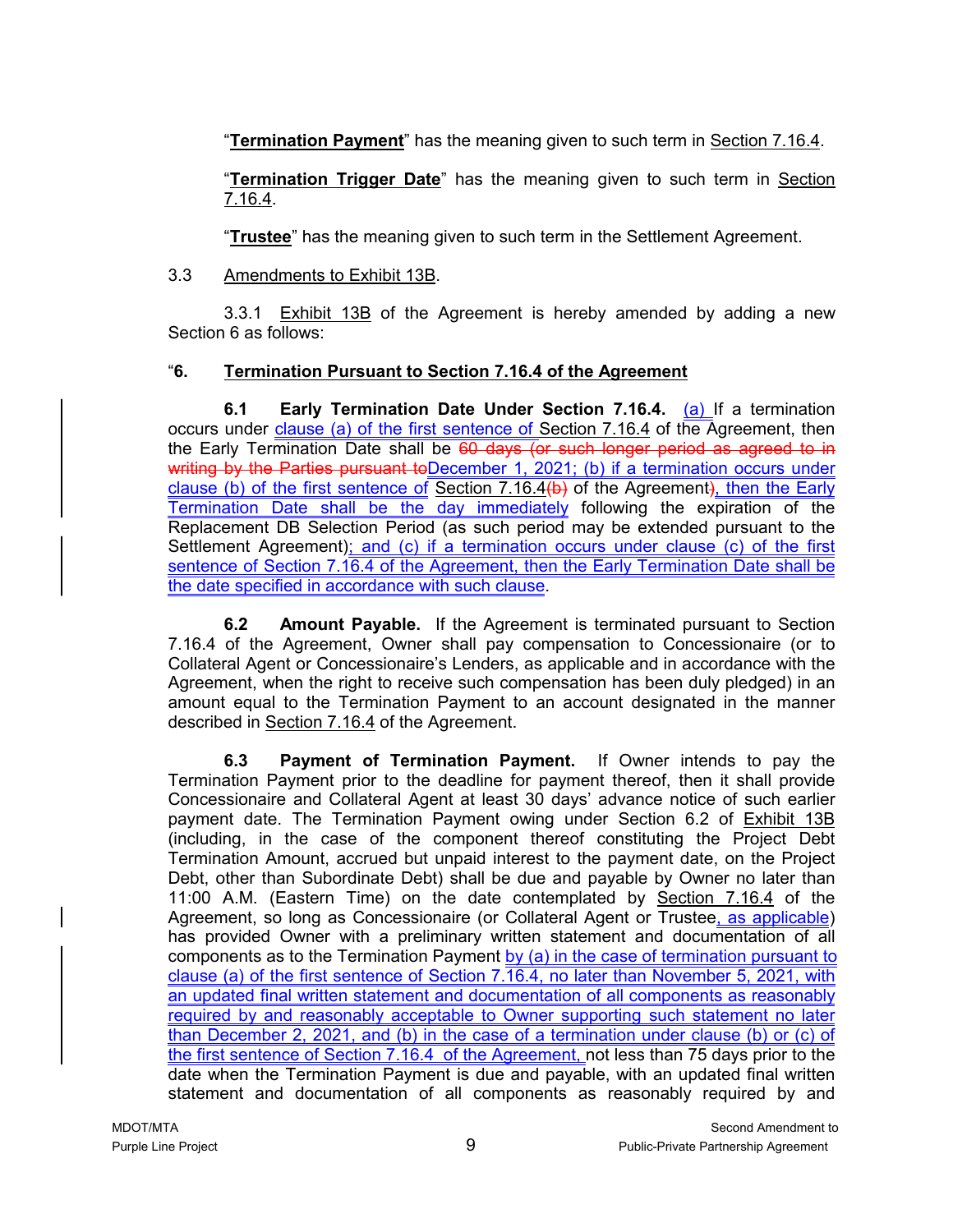reasonably acceptable to Owner supporting such statement not less than 45 days prior to the date when the Termination Payment is due and payable (in each case, such preliminary written statement, updated written statement and supporting document may be provided prior to the termination of this Agreement). If the preliminary statement and documentation are not provided (or if the final written statement and documentation are not provided by the applicable deadline set forth above), the Termination Payment shall be due and payable no later than 60 days after a final written statement and supporting documentation is provided by the Concessionaire (or the Collateral Agent or Trustee). Any such Termination Payment shall be paid by Owner to Concessionaire in accordance with the terms of Section 7.16.4 of the Agreement. In the event that a written statement and supporting documentation have been provided only for the Project Debt Termination Amount, then the portion of the Termination Payment corresponding to the Project Debt Termination Amount shall be due and payable as aforesaid even if no such written statement or supporting documentation has been provided for the other component of the Termination Payment."

3.3.2 Exhibit 13B of the Agreement is hereby amended by adding Attachment 2 (entitled "Replacement DB Selection Process"), which is attached to this Second Amendment as *Annex 1*.

4. Key Contract Amendments. Owner agrees that the provisions of Section 9.3.1. of the Agreement shall not be applicable in connection with the Replacement DB Contract and that the execution of any Replacement DB Contract shall instead be governed by Section 7.16 of the Agreement (as amended by this Second Amendment).

5. Approval of Change of Ownership. The Change of Ownership which will result from the redemption or transfer of the equity interest held by Fluor Enterprises, Inc. in Concessionaire shall be subject to Owner's approval and the other requirements set forth in paragraph 5 of the Settlement Agreement, except if such redemption or transfer is made to the existing Equity Members of Concessionaire, Owner approval thereof shall not be required, in which case Owner acknowledges and agrees that no other further notice, request or information requirements from Concessionaire and set forth in Section 22.2 of the Agreement shall be required in connection with such Equity Transfer as a condition of Owner's approval hereby of such Change of Ownership or otherwise.

6. Lender Rights. Without limiting the provisions of this Second Amendment, Owner acknowledges and agrees that, consistent with its acknowledgment in Section 3.1 of the Direct Agreement regarding the pledge of Concessionaire's Interest pursuant to the terms and provisions of the Security Documents, this Second Amendment shall be pledged to the Collateral Agent pursuant to, and shall constitute "Collateral" under, and be subject to the terms of, the existing Security Documents.

7. Effective Date. Following receipt of the approvals set forth in paragraph 3 of the Settlement Agreement, the Settlement Agreement and this Second Amendment will be concurrently executed and delivered by the Parties. Upon such execution and delivery, this Second Amendment will be immediately effective as of the Effective Date of the Settlement Agreement.

8. Effect of Amendment. The Contract Documents, except as amended by this Second Amendment, remain in full force and effect in accordance with each of their respective terms.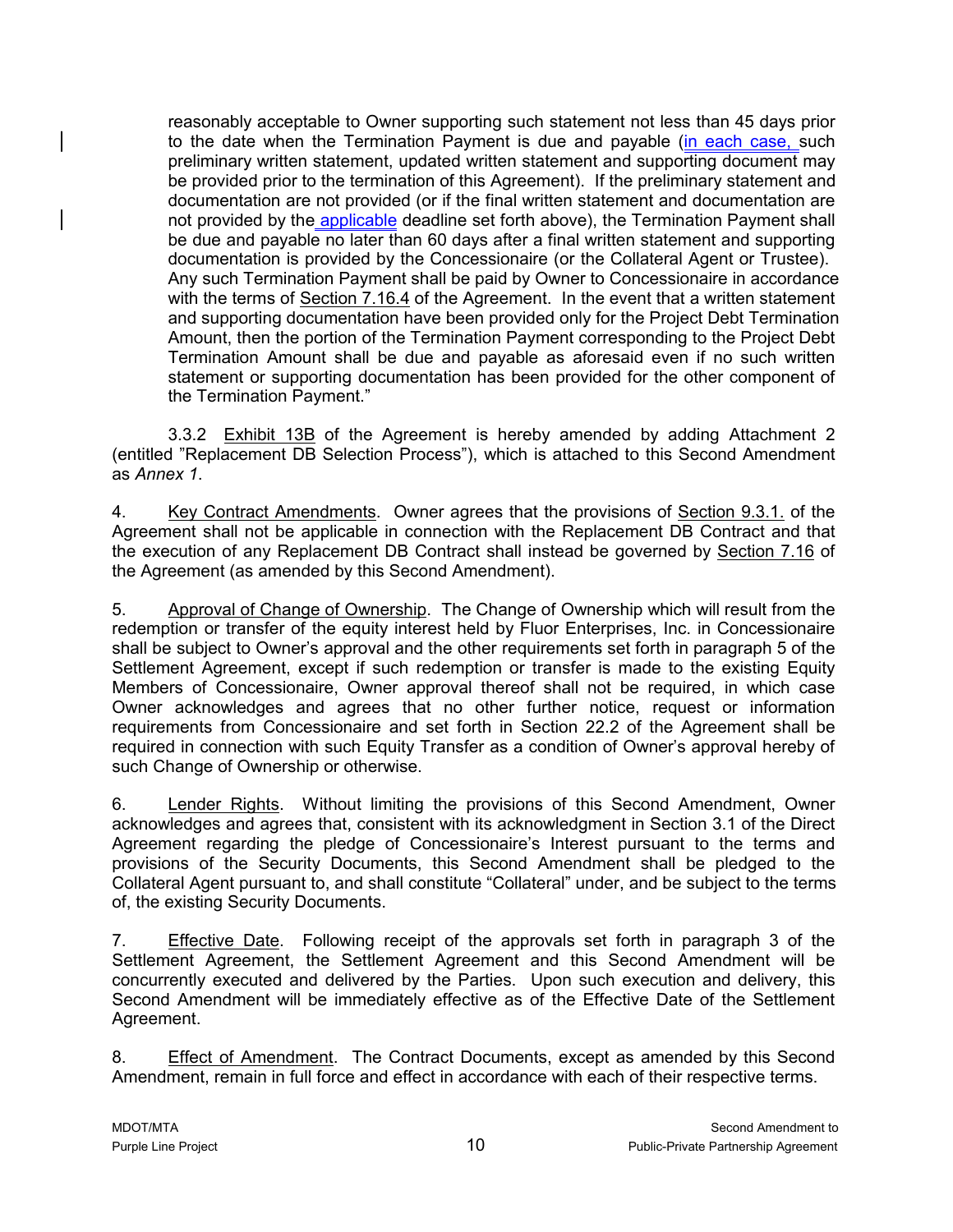9. Records. This Second Amendment shall be appended to each of the Parties' original, execution version of the Contract Documents and filed in the books and records of each Party.

10. Counterparts. This Second Amendment may be executed in one or more counterparts, each of which shall be deemed an original and all of which shall be deemed one and the same Second Amendment. Electronic transmission in portable document format of any signed original document or retransmission of any signed electronic transmission in portable document format shall be deemed to have the same legal effect as delivery of any original.

*[remainder of page intentionally left blank – signatures appear on the following page]*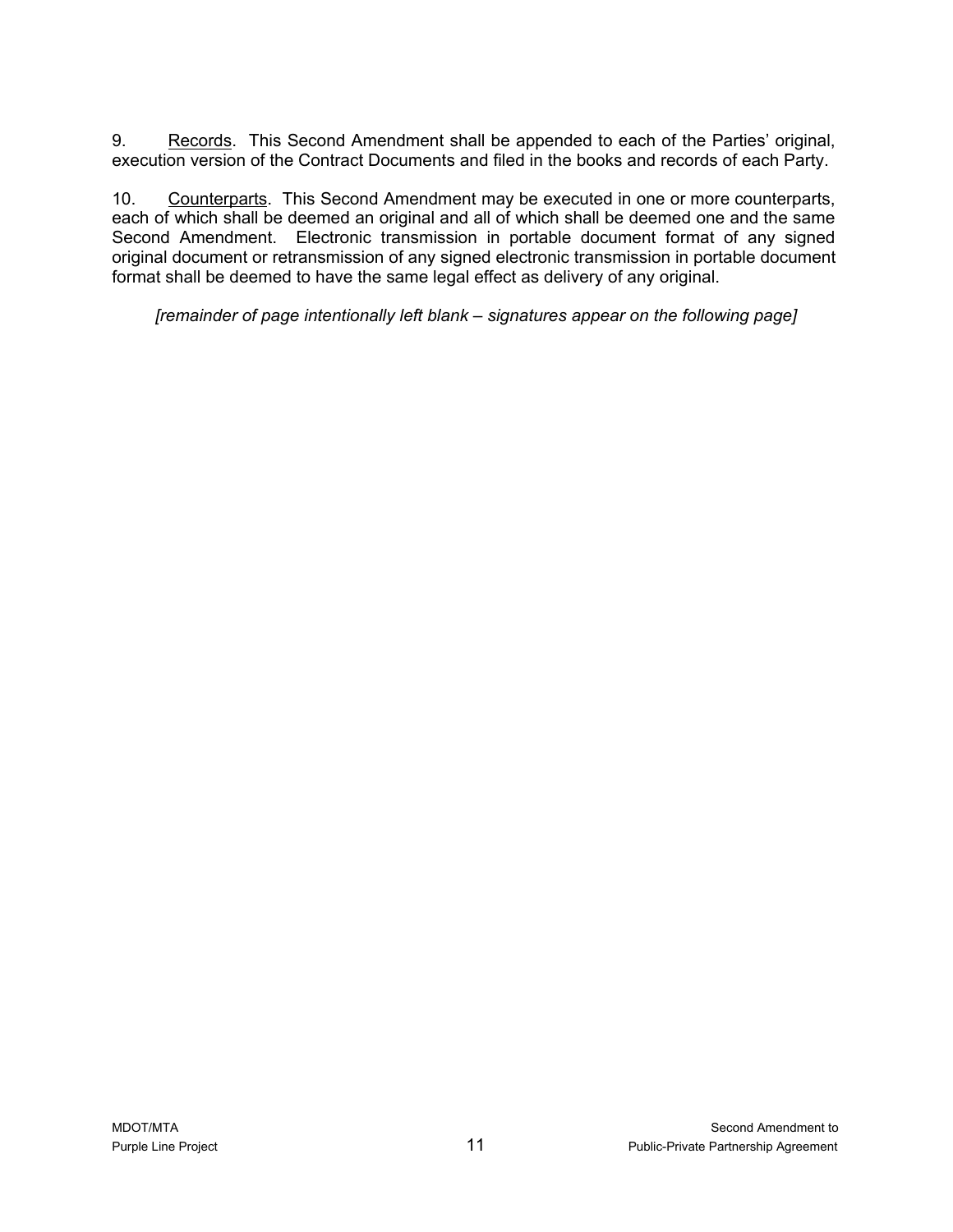| PURPLE LINE TRANSIT PARTNERS LLC |
|----------------------------------|
| (Signature)                      |
| (Printed Name)                   |
|                                  |

(Title)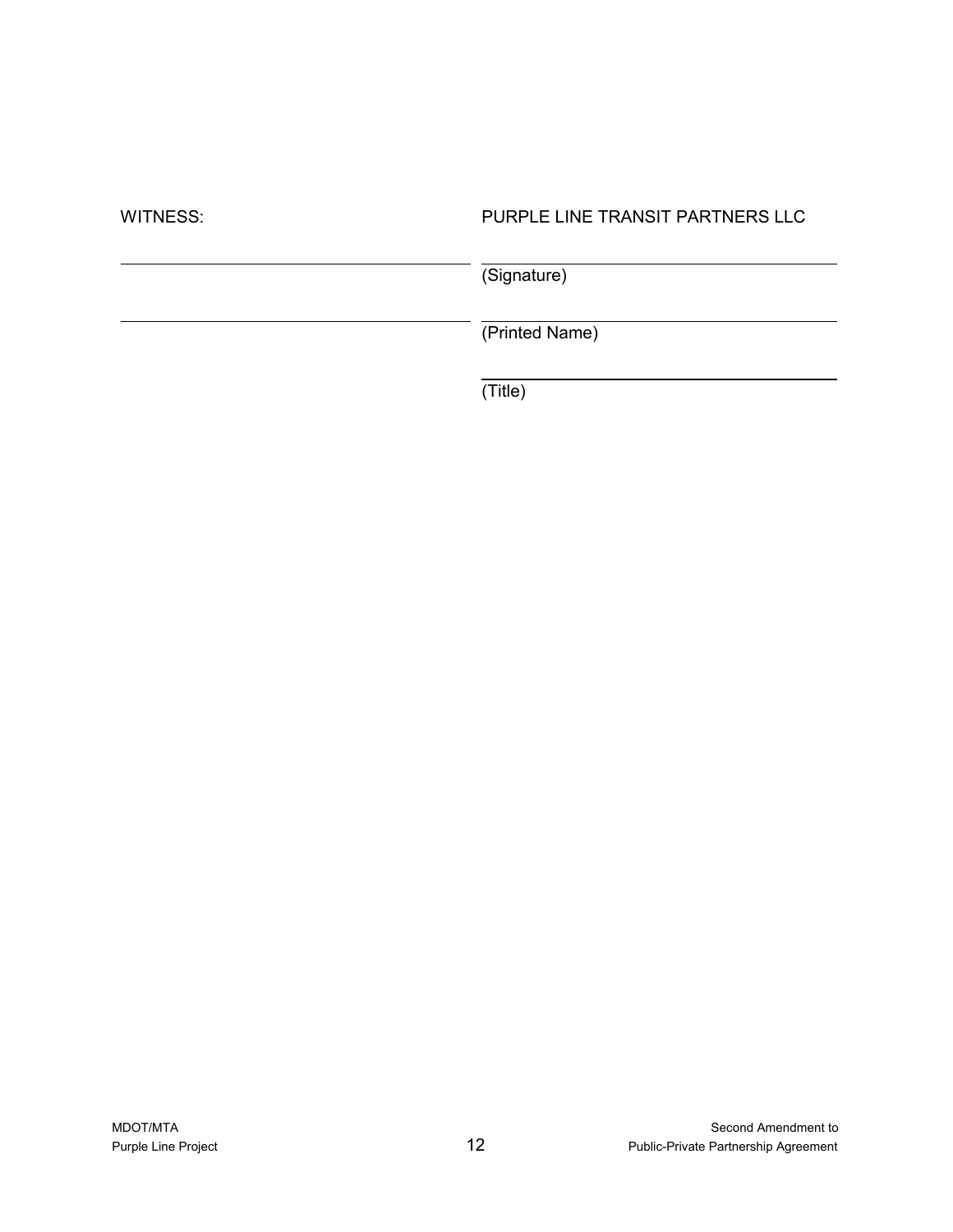| <b>WITNESS:</b>                            | <b>MARYLAND TRANSIT ADMINISTRATION</b>          |
|--------------------------------------------|-------------------------------------------------|
|                                            | (Signature)                                     |
|                                            | (Printed Name)                                  |
|                                            | (Title)                                         |
|                                            | MARYLAND DEPARTMENT OF<br><b>TRANSPORTATION</b> |
|                                            | (Signature)                                     |
| Approved as to Form and Legal Sufficiency: | (Printed Name)                                  |
| <b>Assistant Attorney General</b>          | (Title)                                         |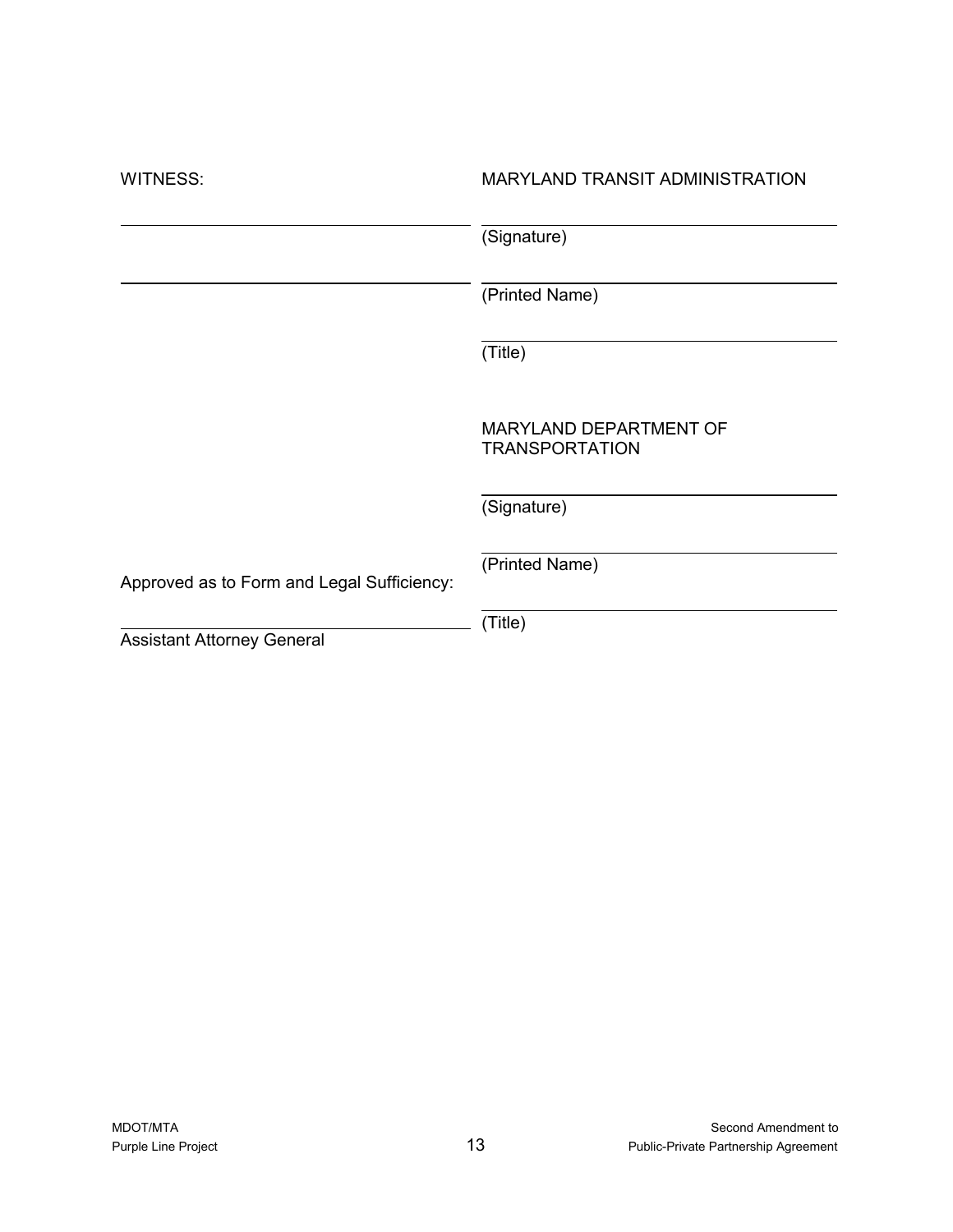#### *Annex 1* **to Second Amendment**

#### ATTACHMENT 2 TO EXHIBIT 13B

#### REPLACEMENT DB SELECTION PROCESS

Concessionaire will conduct a Replacement DB Selection Process to solicit and select a Replacement DB Contractor. Such process shall be similar to the Market Resolicitation process prescribed by Attachment 1 to Exhibit 13B of the Agreement; provided, however, the terms set forth below shall govern. Concessionaire shall be responsible for costs associated with the Replacement DB Selection Process from the commencement of the Replacement DB Selection Process until a Replacement DB Contract has been fully executed. Owner and Concessionaire will coordinate and cooperate with each other during the Replacement DB Selection Process, which shall take into account the matters contemplated in the Agreement, the Settlement Agreement, the Second Amendment, the Subsequent P3 Amendments, and the matters set forth below:

1. The Concessionaire shall comply with state and federal Laws applicable to it in respect of the Replacement DB Selection Process.

2. During the pendency of the Replacement DB Selection Period, there shall be an executive committee (the "Committee"), comprised of at least two designated authorized representatives on behalf of Owner and at least three designated authorized representatives on behalf of Concessionaire, which shall meet on a monthly basis (or more frequently as may be reasonably necessary, with the same or different representatives as requested by either the Owner or Concessionaire) to discuss the Replacement DB Selection Process, the Replacement DB Contract, the New Financing Transactions (including such matters as how the debt/equity will be structured, the timeline, and obtaining necessary approvals related to the New Financing Transactions) and any other relevant matters in respect of the Project. Following any month when the Committee is not able to meet because the requisite number of representatives are not available, the Committee shall meet the next month, regardless of the number of Owner or Concessionaire representatives that may be available.

3. Owner may select one or more representatives to act as the primary point of contact (the "Monitor") between Concessionaire and Owner and, except as specifically provided herein, to act on behalf of Owner for purposes of this Attachment 2 to Exhibit 13B. The Monitor will facilitate Owner's review of the Request for Qualifications ("RFQ") and Request for Proposals ("RFP") documentation and may review and comment on the RFQ and RFP documentation. Concessionaire and the Monitor shall endeavor to meet weekly during the Replacement DB Selection Process to discuss progress, issues for resolution and areas where Concessionaire requires Owner's assistance in reviewing RFQ or RFP documentation.

4. On or before the Second Amendment Effective Date, the Concessionaire provided to Owner a list of potential candidates to participate in the RFQ or similar process described below. Before finalizing this list, Owner and Concessionaire shall confirm that each candidate appearing on the list has not been disqualified, suspended or debarred, or otherwise excluded from bidding, proposing or contracting with a federal or a State department or agency.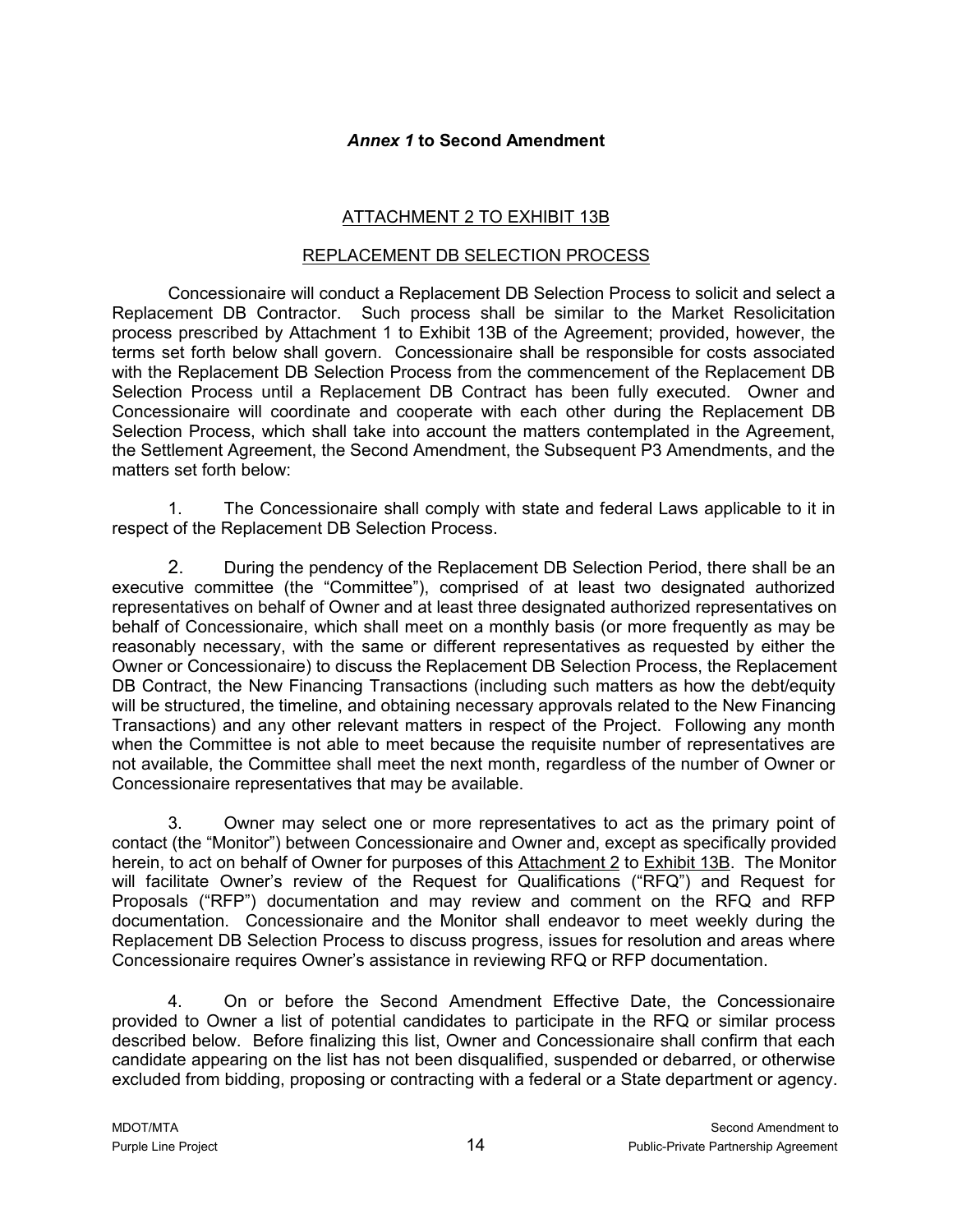5. Owner shall further provide input and feedback to Concessionaire with regard to the list of potential candidates, Owner and Concessionaire shall discuss in good faith the list of potential candidates, and Owner and Concessionaire shall finalize an agreed list no later than December 23, 2020 (the potential candidates on such agreed list, the "RFQ Recipients").

6. Concessionaire shall draft and prepare the relevant documentation for the RFQ process, including as a minimum the qualification criteria such as capacity and capability to complete the Project. Owner shall provide any comments no later than 10 days following the receipt of the final RFQ draft with accompanying documentation. Once the RFQ documentation is finalized and in agreed form, the documentation shall be distributed on or about January 7, 2021 or sooner to the RFQ Recipients for their review, feedback and participation.

7. Unless otherwise agreed by Owner and Concessionaire, the response period to be allotted to the RFQ Recipients to respond to the RFQ shall be no more than four weeks.

8. At any time following the distribution of the RFQ (or if otherwise agreed by Owner and Concessionaire prior to such date), Concessionaire may conduct an industry day and/or one-on-one meetings with such RFQ Recipients. Owner shall be invited to participate in such industry day and/or meetings.

9. Concessionaire shall, within one day of receipt, distribute to Owner responsive statements of qualifications ("SOQs") submitted by the RFQ Recipients. No later than one week following the date on which all SOQs shall have been received by Concessionaire, Concessionaire shall recommend to Owner, for discussion and Owner's approval, the shortlist of potential candidates to advance to the Request for Proposals phase (the "RFP Phase"). The shortlist shall not include more than three potential candidates, unless Owner and Concessionaire agree otherwise. Owner, no later than five days following the receipt of such list, shall either concur with such list or discuss with Concessionaire potential changes to such list. Owner and Concessionaire shall work diligently to agree (through the Committee) upon a final list as soon as practicable (such final list of candidates, the "Shortlisted Candidates").

10. Concessionaire shall, concurrently with the ongoing RFQ process noted above, draft and prepare the relevant documentation for the RFP Phase. Concessionaire shall establish a common digital space where RFP documentation, including reference data and Project information, shall be stored and to which only Concessionaire, the Shortlisted Candidates and Owner shall have access rights ("Data Room"). Concessionaire shall provide a final, consolidated draft RFP for Owner's review. Where sections of the RFP will modify existing Contract Documents, Concessionaire shall provide redlined comparisons for Owner's ease and efficiency of review. Owner shall provide comments no later than 10 days following the receipt of the final RFP. Once such documentation is finalized and agreed to by the Owner, the documentation shall be distributed to the Shortlisted Candidates for their review, feedback and participation.

11. Concessionaire shall make the RFP, in agreed form, available in the Data Room and shall notify Owner and the Shortlisted Candidates that the RFP Phase has commenced.

12. The RFP Phase shall include one-on-one meetings, one or more periods for questions and answers, addenda, and exchanges of value-maximizing solutions. Owner and Concessionaire shall coordinate and collaborate in respect of such process, as agreed by Owner and Concessionaire.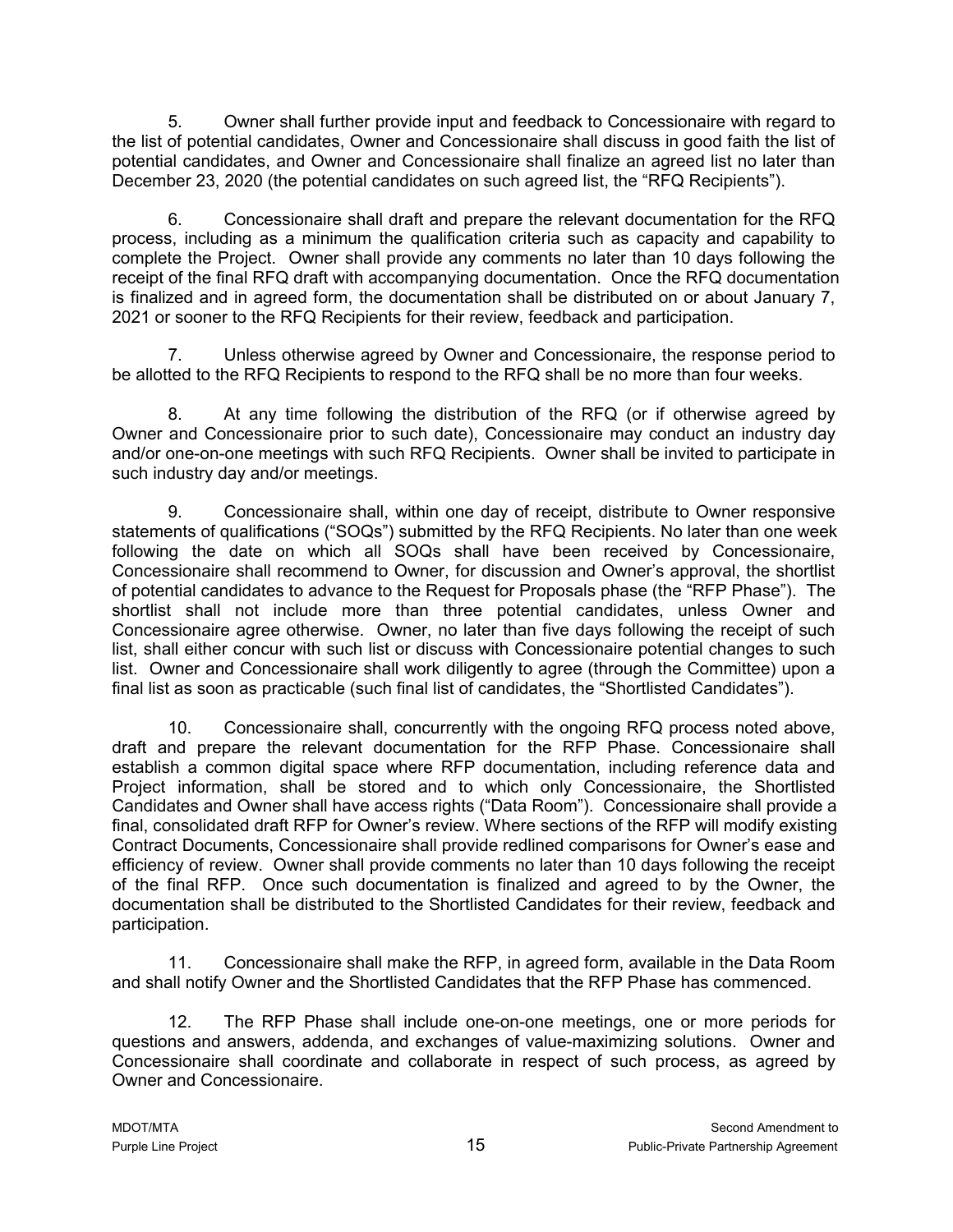13. The RFP documentation shall establish a firm date to be agreed upon by the Parties by which the Shortlisted Candidates need to upload their lump sum, fixed price proposals into the Data Room.

14. Concessionaire and Owner shall meet no later than one week following receipt to evaluate responsive proposals so that Concessionaire may provide its recommendation to Owner for Owner's approval. Owner and Concessionaire shall meet, consult and discuss such recommendation and, except as otherwise agreed to by Owner and Concessionaire, shall select a Replacement DB Contractor no later than two weeks following Concessionaire's initial recommendation. Concessionaire shall consult with Lenders regarding its recommendation to Owner to obtain the Lenders' approval of the recommended Replacement DB Contractor prior to Owner's approval.

15. Owner and Concessionaire shall engage with the selected contractor to finalize all relevant documentation, including but not limited to the Replacement DB Contract to be approved by Owner. The terms of the Replacement DB Contract shall not change materially after receipt of proposals from Shortlisted Candidates and the final Replacement DB Contract may be subject to approval by the Board of Public Works.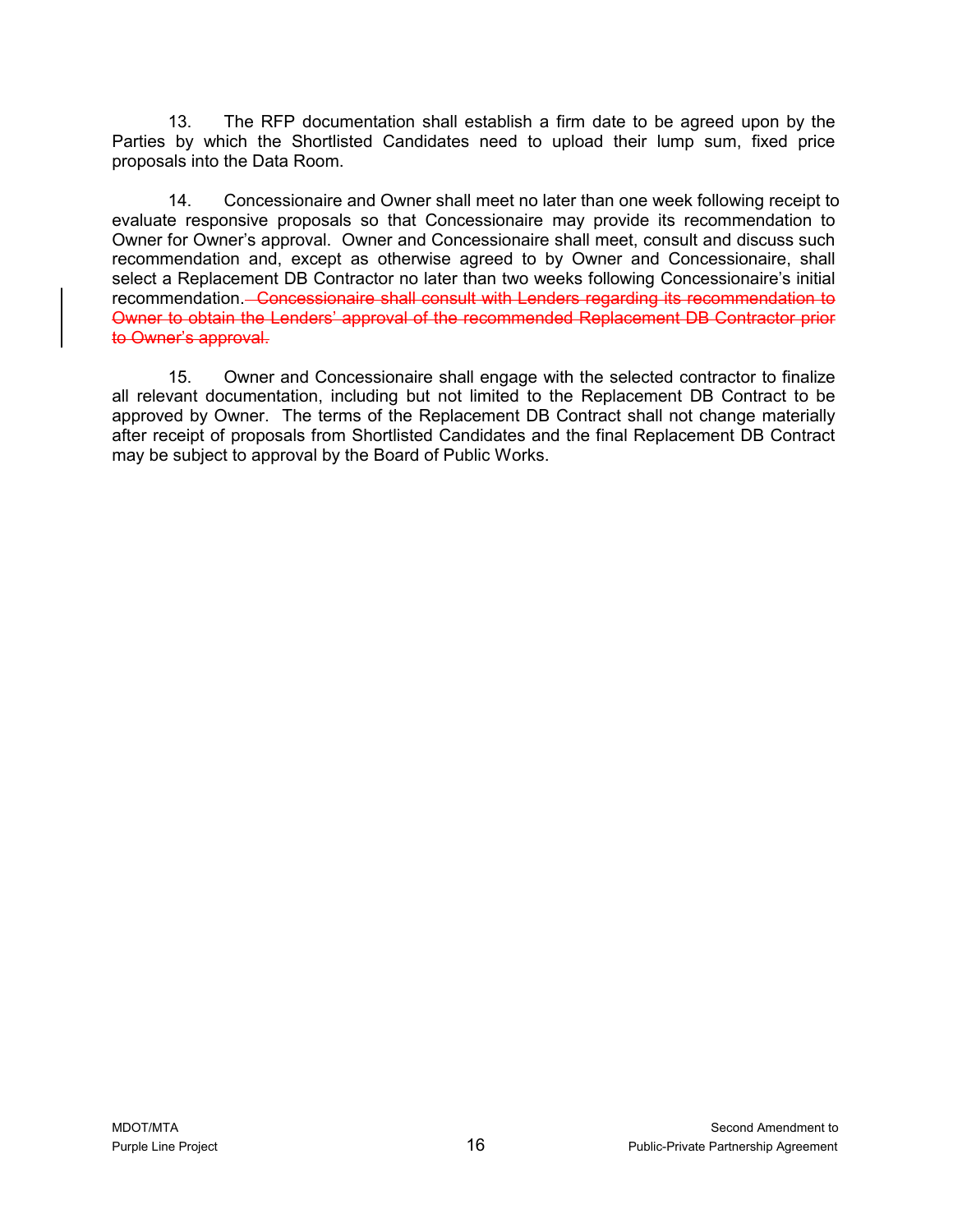Document comparison by Workshare 10.0 on Wednesday, September 15, 2021 2:45:20 PM

| Input:             |                                                                                                                                                                               |
|--------------------|-------------------------------------------------------------------------------------------------------------------------------------------------------------------------------|
| Document 1 ID      | file://C:\Users\22421\Downloads\Purple Line - Second<br><b>Amendment to Public-Private Partnership</b><br>Agreement_104309052_11.DOCX                                         |
| Description        | Purple Line - Second Amendment to Public-Private<br>Partnership Agreement_104309052_11                                                                                        |
| Document 2 ID      | file://C:\Users\22421\Desktop\PLTP - Second Amendment<br>to Public-Private Partnership Agreement (Conformed<br>Copy (Fifth Amendment))[Execution<br>Version] 104767766 3.DOCX |
| <b>Description</b> | PLTP - Second Amendment to Public-Private Partnership<br>Agreement (Conformed Copy (Fifth<br>Amendment))[Execution Version] 104767766 3                                       |
| Rendering set      | GDCv10Rendering                                                                                                                                                               |

| Legend:           |  |
|-------------------|--|
| Insertion         |  |
| <b>Aeletion</b>   |  |
| <b>Moved from</b> |  |
| <b>Moved</b> to   |  |
| Style change      |  |
| Format change     |  |
| Moved deletion    |  |
| Inserted cell     |  |
| Deleted cell      |  |
| Moved cell        |  |
| Split/Merged cell |  |
| Padding cell      |  |

| <b>Statistics:</b> |       |  |
|--------------------|-------|--|
|                    | Count |  |
| <b>Insertions</b>  |       |  |
| Deletions          | 31    |  |
| Moved from         |       |  |